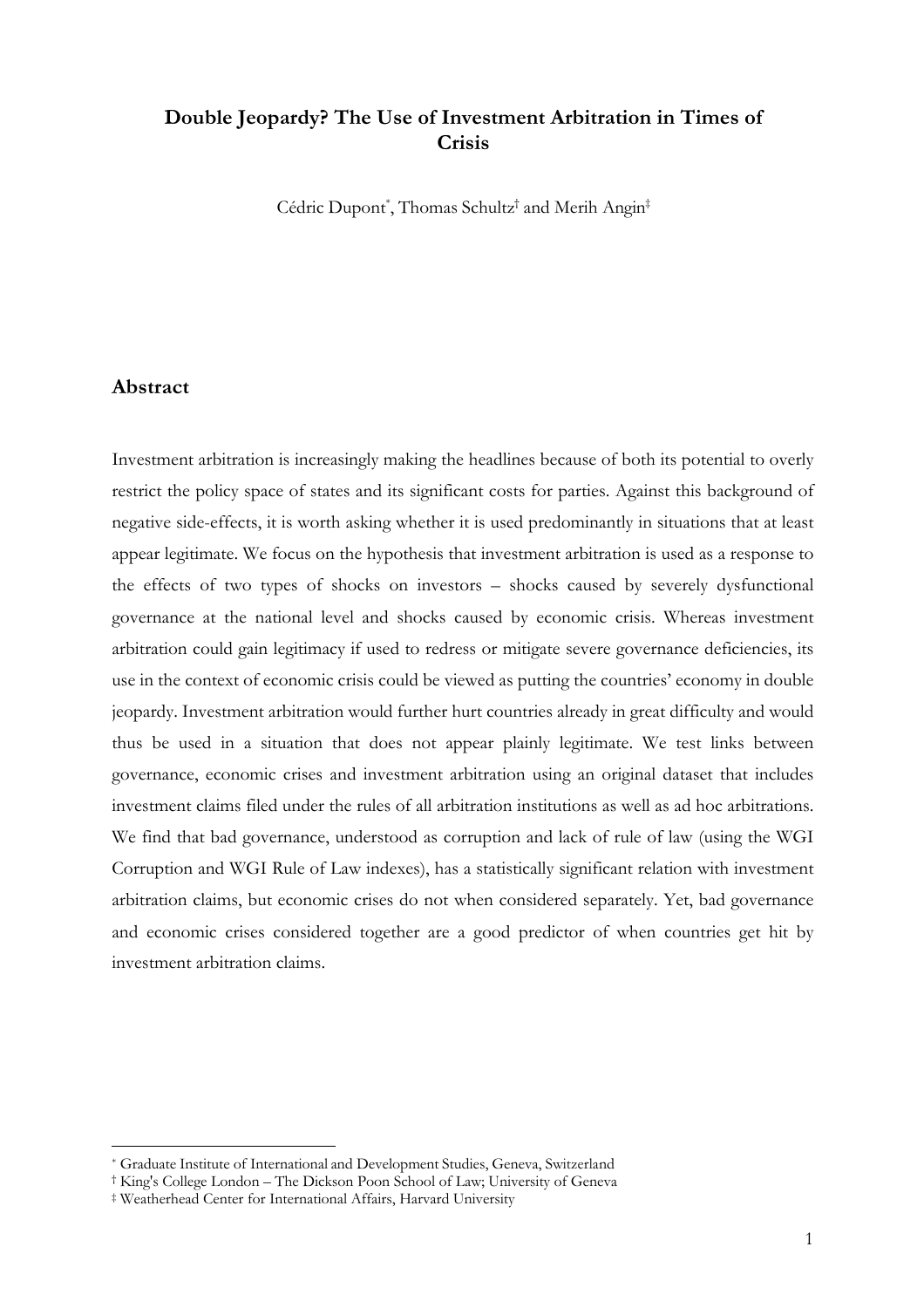# **Introduction**

Since the mid-nineties, international investment arbitration has become a regular tool used by investors to settle disputes with host countries. Whereas its use remained almost absent from the radar from the first case in 1972 to 1995, it has since then quickly risen to an average of nearly 62 known cases a year during the last decade, according to the United Nations Conference on Trade and Development.<sup>1</sup> It has even reached a record number in 2015 with 83 known cases.<sup>2</sup> According to our own data, 1098 investment arbitration claims have been filed up to December 2018. Furthermore, the number of countries that have been targeted by arbitration is on the rise, both in the developing and developed worlds, to reach 117 countries.<sup>3</sup>

Filing an investment arbitration is a big decision to make. It has potentially large financial implications for the host state of the investment: in three closely related awards, an investment arbitral tribunal ordered Russia to pay over US\$50 billion in compensation to the former shareholders of the Yukos Oil Company.<sup>4</sup> It has significant economic consequences for the investor too: on average an investment arbitration costs the investor US\$6 million in fees, and quite often US\$30 million.<sup>5</sup> In the aforesaid Yukos case, the claimants indicated that their costs for legal representation actually exceeded US\$ 80 million, while the cost of the arbitration itself (arbitrator fees, fees of the institution and other attendant costs) amounted to nearly  $68.5$  million. And this does not include lost profits from the investor's future economic activity in the host state, which is typically discontinued or strongly reduced after the arbitration. As an internationally renowned investment arbitration lawyer put it in an anonymous interview, "noone in their right mind would want to arbitrate."6 In sum, investment arbitration has significant negative side effects: these costs and its documented effect in restricting the policy space of states.<sup>7</sup>

In that sense, investment arbitration should be considered at best a means of last resort

<sup>1</sup> UNCTAD, Investment Dispute Settlement Navigator, http://investmentpolicyhub.unctad.org > Investment Dispute Settlement.

<sup>2</sup> Ibid.

<sup>3</sup> Ibid.

<sup>4</sup> Occidental Petroleum Corporation v The Republic of Ecuador, Award, ICSID Case No. ARB/06/11 (Oct. 5, 2012)

<sup>5</sup> Matthew Hodgson and Alastair Campbell, 'Damages and Costs in Investment Treaty Arbitration Revisited' *Global Arbitration Review*, 14 December 2017; D. Gaukrodger and K. Gordon, *OECD Working Papers on International Investment: Investor-State Dispute Settlement: A Scoping Paper for the Investment Policy Community*. Paris: OECD, 2012; W. von

Kumberg, J. Lack & M. Leathes, Enabling Early Settlement in Investor-State Arbitration, ICSID Review, 29: 133, 2014.

<sup>6</sup> Interview quoted in Katharina Luz, *Bringing the Firm Back In – Investors' Choice for International Investment Arbitration*, PhD Graduate Institute of International and Development Studies, Geneva, 2016, p. 3.

<sup>7</sup> Gus Van Harten and Dayna Nadine Scott, 'Investment Treaties and the Internal Vetting of Regulatory Proposals: A Case Study from Canada' *J Int Disp Settlement* (2016) 7 (1): 92-116.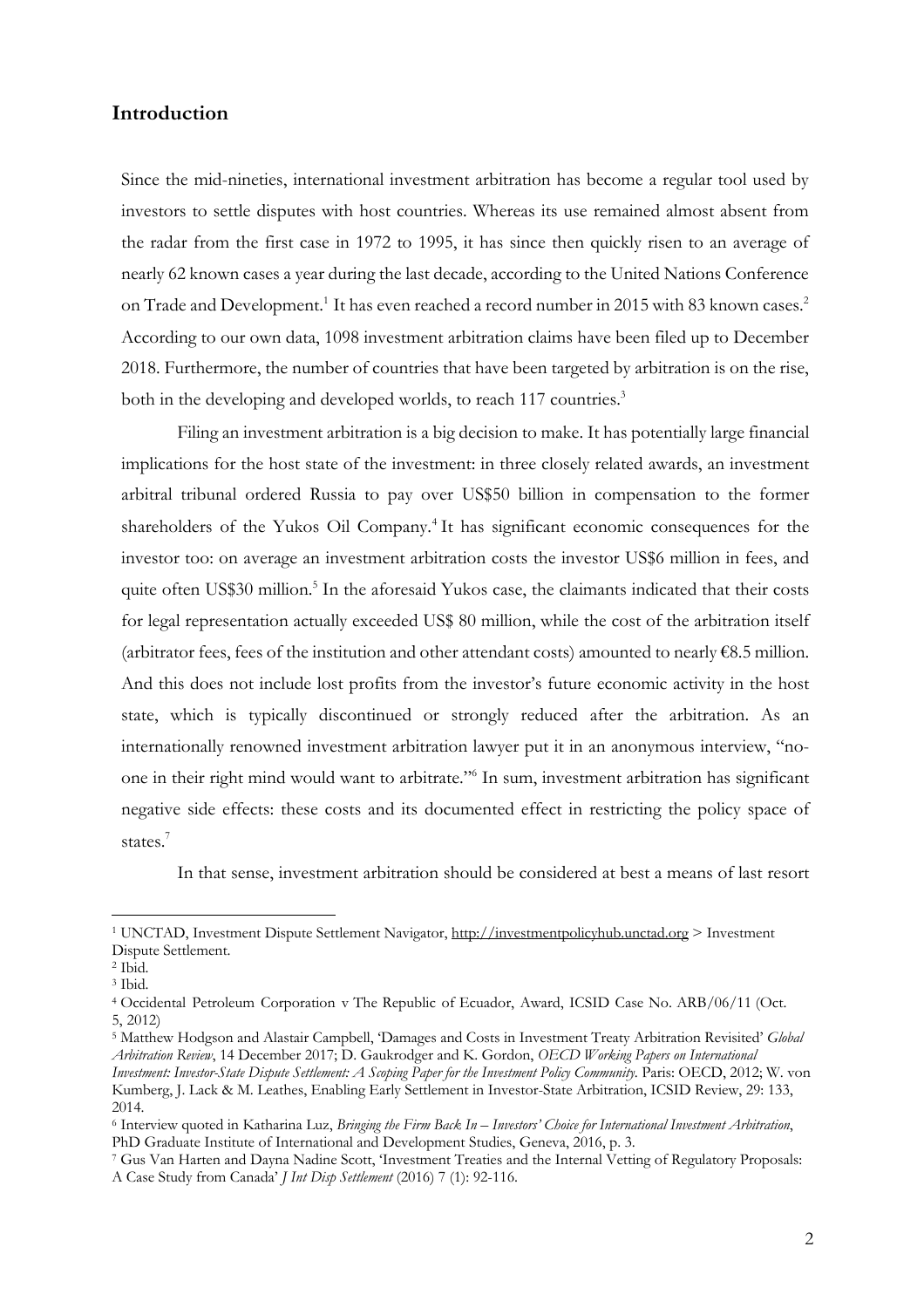in the set of tools to remedy investment disputes. It should be used only when other means have either failed to prevent harmful state policies and decisions or to obtain compensation for them. Its use should be condoned only in patently legitimate situations. As a matter of fact, given the costs mentioned above, investment arbitration may look more like a means of destruction with potential large collateral damage. Then again, not everything is destroyed; these costs are not detrimental to everyone: in a rough estimate, investment arbitration must have generated over US\$10 billion in fees for the international bar (the lawyers and law firms who run the regime by acting as counsel and arbitrators) and probably generates nearly three quarters of a billion each year.8 The question this poses, of course, is whether the international bar may be inclined to favor the use of investment arbitration even in situations that might be considered less than straightforwardly legitimate. To take a simple example, on which this chapter eventually focuses, a pro-cyclical use of investment arbitration would not necessarily appear legitimate: that is, when it is used to hit countries that already suffer from severe economic difficulties, causing additional economic bleeding.

In this chapter, we focus on the hypothesis that investment arbitration is used as a response to the effects of two types of shocks on investors – shocks caused by severely dysfunctional governance at the national level and shocks caused by economic crisis. The first type of situations, where it serves to redress or mitigate severe governance deficiencies, would be an archetype of a legitimate use. Its use in the context of economic crises, by contrast, could be viewed as a double jeopardy, in the sense that the countries' economy would be put in jeopardy twice. Investment arbitration would certainly not gain in legitimacy if it were shown that it is used in a way to hurt countries already in great difficulties. We investigate this hypothesis by testing links between governance, economic crises and investment arbitration using an original dataset. We find that bad governance, understood as corruption and lack of rule of law, has a statistically significant relation with investment arbitration claims, but economic crises do not when considered separately. Yet, bad governance and economic crises considered together are a good predictor of when countries get hit by investment arbitration claims.

The chapter is structured as follows: we begin with a brief illustration of arbitration as a response to two generically different contexts. Drawing from these cases and the literature, we develop theoretical propositions linking those two types of situations and the use of investment arbitration. We then discuss our research design, present the empirical results and conclude.

<sup>8</sup> The calculation is based on the following figures: average party costs of US\$6,019,000 for claimants and US\$4,855,000 for respondents, thus a total of US\$10,874,000; 1098 cases in total (which would give a total of US\$11,939,652,000 in party costs, but this figure was roughly rounded down in the text above to account for cases that settled early); and an average of 70 new cases per year (which gives an average of US\$ 761,180,000). The figures for average party costs are from a study by investment arbitration counsel themselves: Matthew Hodgson and Alastair Campbell, 'Damages and Costs in Investment Treaty Arbitration Revisited', above.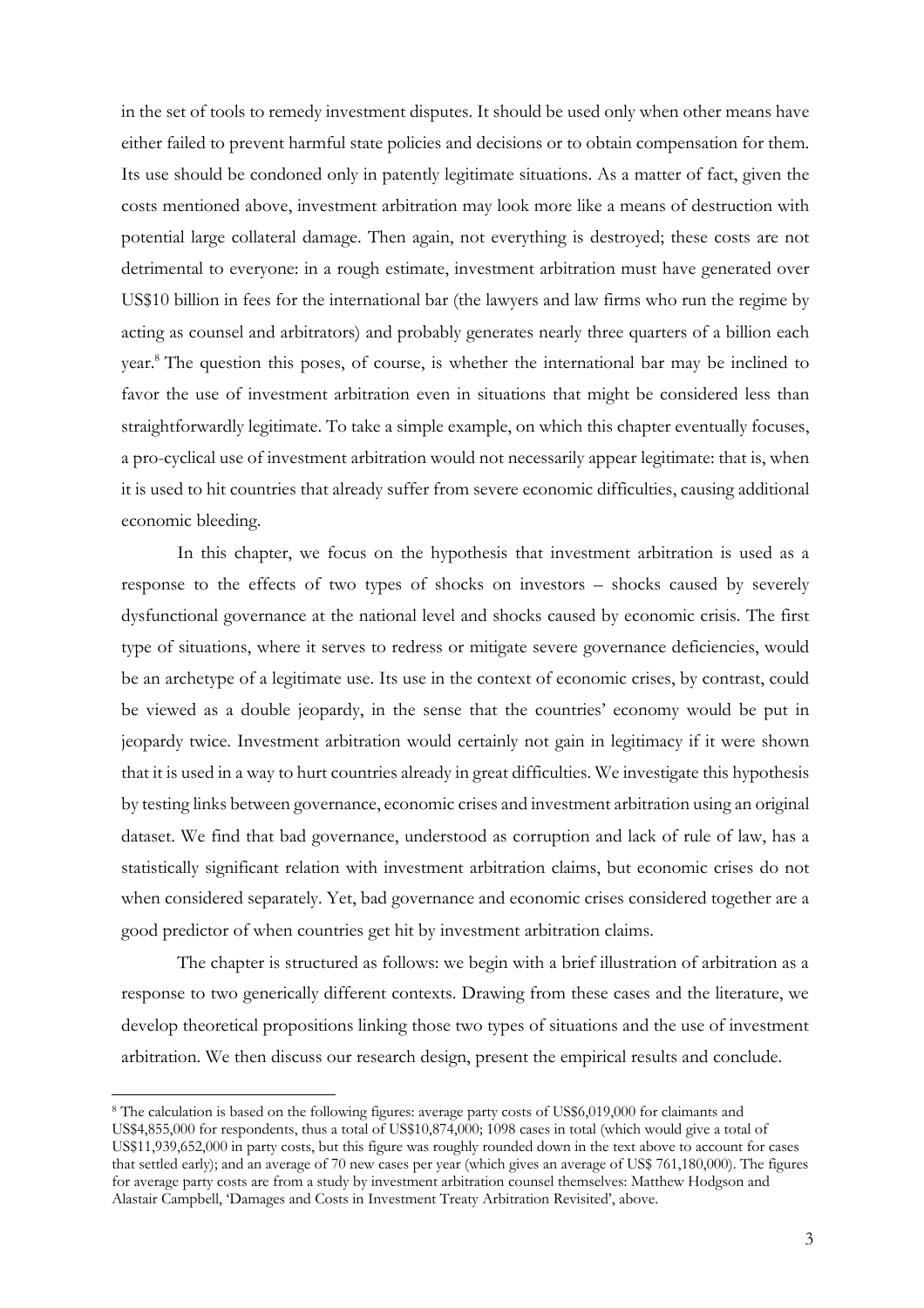# **The legitimacy of arbitration: two generically different contexts**

Context 1. In the 1990s, Banro, a Canadian company, was doing gold and tin mining in the Democratic Republic of Congo (DRC). Towards the end of the decade, the government of the DRC decided to increase the share of revenues it earned from these raw materials. This decision was implemented with a series of measures that significantly reduced the value of Banro's interests in the country. Banro attempted to fight against the government through international legal channels, one of its key advisors being a lawyer named Patrick Mitchell, a US citizen working with a small legal counsel firm in Mitchell & Associates in Congo. The problem was that Mitchell & Associates were successful in advising Banro. This was not good for them. The Congolese government, upset by the presence of such competent lawyers within its territory defending foreign interests, arrested two employees of the firm with the claim that they were posing a threat to state security. Congolese authorities ransacked and sealed Mr. Mitchell's offices, effectively destroying his business. Mr. Mitchell, in response, filed an investment arbitration against the DRC under the aegis of the World Bank's International Center for Settlement of Investment Disputes (ICSID) in 1999. He claimed that he had been expropriated of his investment in the law firm. His employees were released after 8 months of imprisonment. The use of investment arbitration in response to such a situation seemed straightforwardly legitimate – it responded to a blatant disregard for the rule of law.<sup>9</sup>

Context 2. After Argentina experienced eight major currency crises between the early 1970s and 1991, it introduced a radical economic plan involving reduction of trade barriers, privatization of state-owned enterprises (including those functioning in certain public utility sectors), deregulation of industries, and pegging of the Argentine peso to the US dollar. As part of this effort, the 1992 Gas Law was passed, allowing the privatization of Gas del Estado S.E., with its eight distribution and two transportation companies. Part of the shareholdings was acquired by CMS Gas Transmission, incorporated in the USA. For many years, it had a good collaboration with the Argentine government. But then a severe economic crisis hit Argentina in January 2002: the government defaulted on its foreign debt of US\$80 billion. One measure taken by Argentina to alleviate the crisis was to unpeg the peso from the US dollar: the value of the peso dropped

<sup>9</sup> *Patrick Mitchell v The Democratic Republic of the Congo*, ICSID Case No. ARB/99/7. Patrick Mitchell won the initial arbitration, but the decision was subsequently annulled. Its annulment, though, doesn't change our argument, which relates to the contexts in which investment arbitration is used.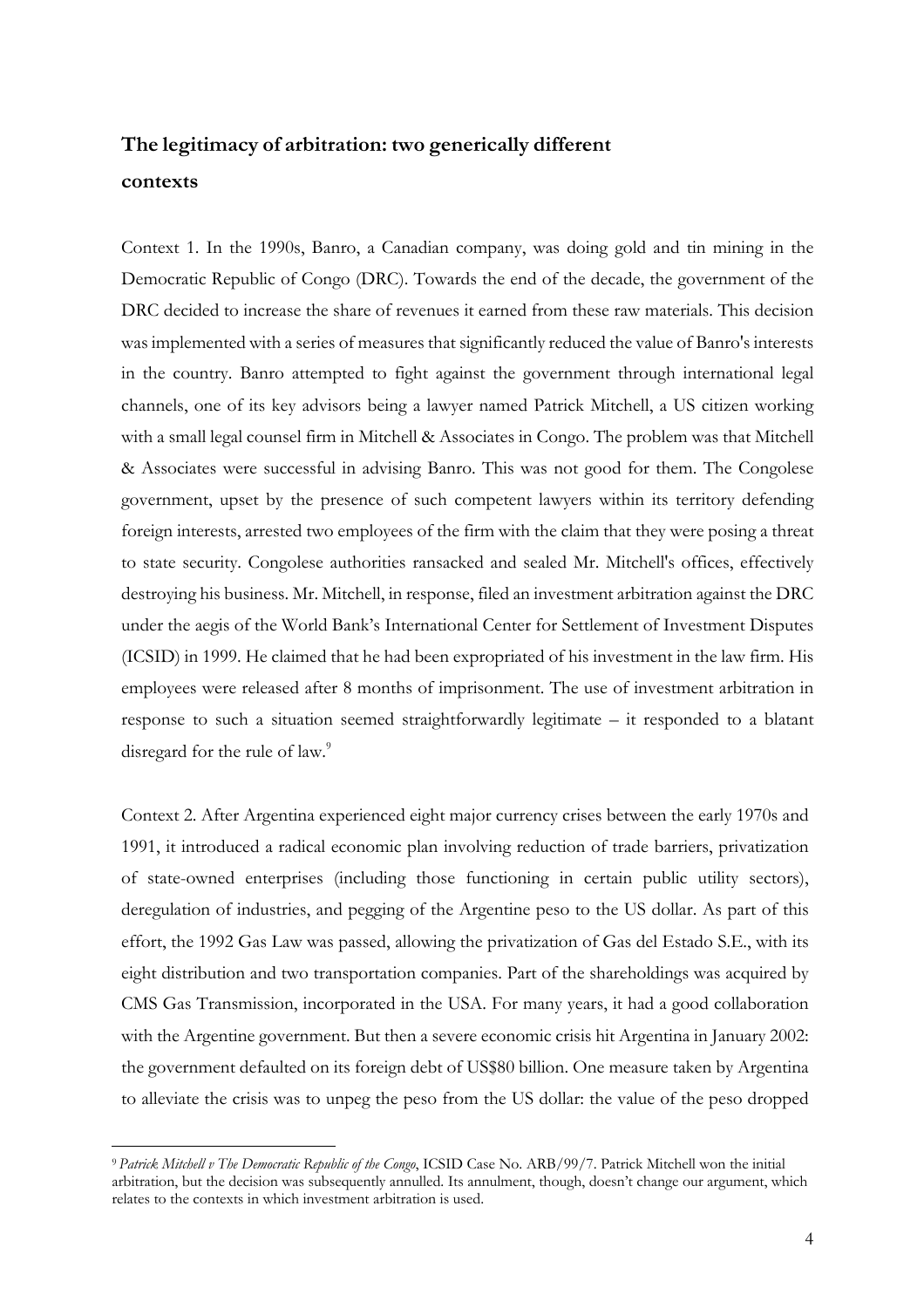by 70 percent compared to the US dollar within five months. The government further froze all utility rates by putting into effect an "economic emergency law" that disallowed privatized gas transport and distribution companies to charge tariffs calculated in US dollars, and required renegotiation of agreements under the new exchange rate regime. This resulted in CMS's filing of an investment arbitration against Argentina, invoking the provisions of the US–Argentina Bilateral Investment Treaty (BIT), just like many other foreign investors.<sup>10</sup> In this case, it is not quite obvious that the use of investment arbitration was legitimate: when a country is pushed by an economic crisis to default on its foreign debt, when mostly everyone suffers from the crisis, should foreign investors like CMS get a special treatment, one that further harms an already seriously jeopardized economy? The question probably deserves an intricate moral-political analysis, which is beyond the scope of this article, but our point is this: is this situation in fact typical or is it rather an exception, while the norm is the filing of investment arbitrations because of bad national governance?

# **Governance, economic crisis and investment arbitration: conditional legitimacy?**

Properly canvassing the legitimacy of investment arbitration, in all its many dimensions, would be a Herculean task. In this chapter, we choose to take a liberal normative viewpoint and consider that investment arbitration serves to protect parties against the vagaries of states. Specifically, we posit that its purpose is to strengthen or impose the domestic rule of law in the host state of the investment.<sup>11</sup> Investment arbitration is meant to guard against situations in which governments run roughshod over treaty or contract obligations, over international law or their own domestic law. Put differently, these are circumstances in which public powers are exercised by states in a way that unduly interferes with a foreign investment in plain, blunt disregard of legal obligations. Such situations correspond to a weak rule of law, in the sense that "the rule of law is distinguished from regimes of administrative command and control, where 'arbitrary' state action prevails. Law is the instrument that gives the individual power to resist the state."12 Investment arbitration

<sup>10</sup> *CMS Gas Transmission Company v. The Republic of Argentina*, ICSID Case No. ARB/01/8. The arbitral tribunal considered that Argentina had not met the requirements of the defense of necessity. Annulment proceedings were unsuccessful.

<sup>11</sup> This is further discussed in Thomas Schultz and Cédric Dupont, (2014). "Investment Arbitration: Promoting the rule of law or over-empowering investors? A Quantitative Empirical Study," *European Journal of International Law*, 25(4): 1147-1168.

<sup>12</sup> Kerry Rittich, *Recharacterizing Restructuring: Law, Distribution and Gender in Market Reform*, Kluwer, 2002, 67.

A longer discussion of our understanding of the rule of law can be found in Thomas Schultz, *Transnational*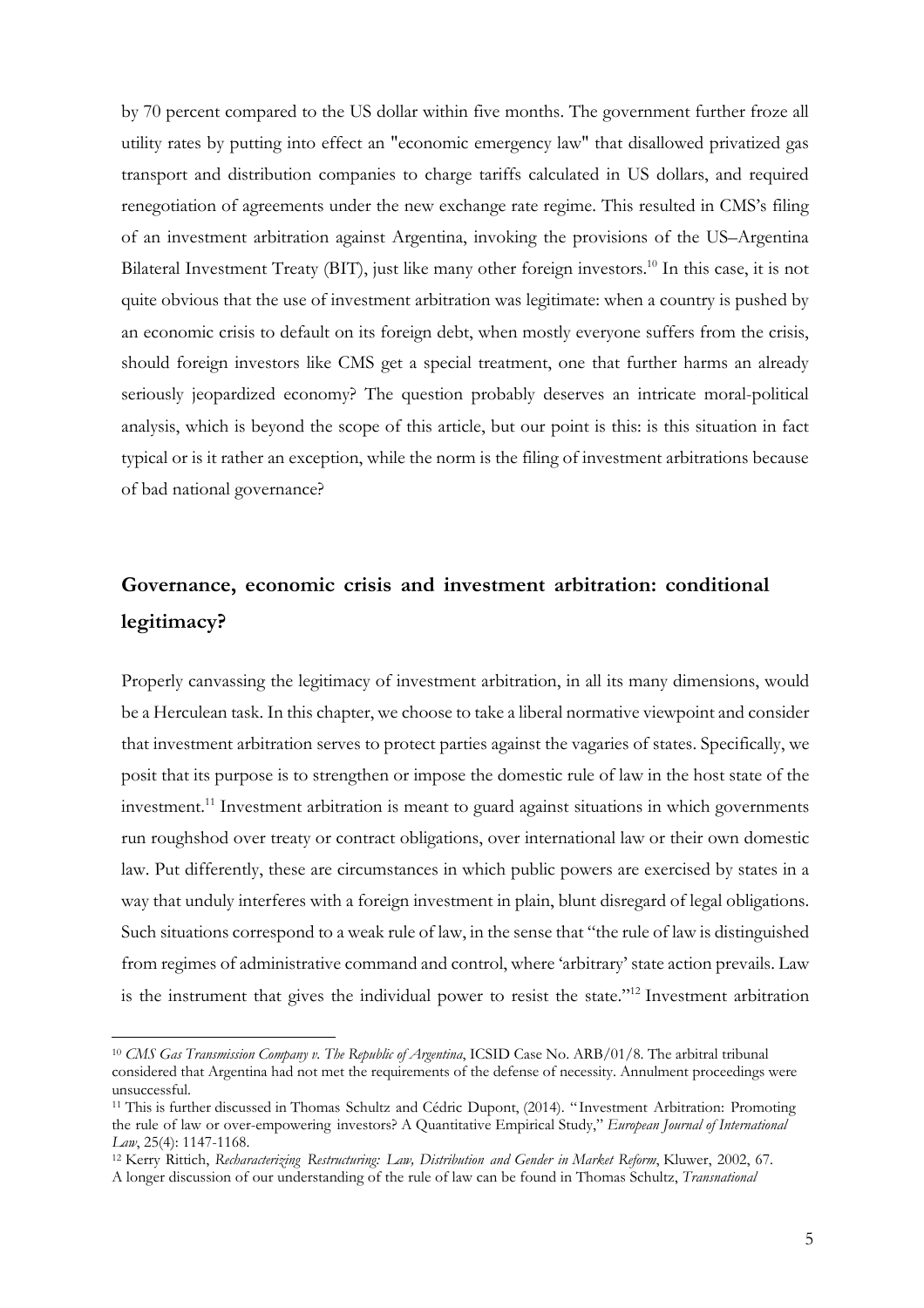would, then, be used to stimulate or react to the absence of "good and orderly state administration and the protection of rights and other deserving interests", as is often claimed in the law literature.<sup>13</sup>

We envisage two main types of disregard of legal obligations: first, carelessness strictly speaking, where the authority of law is simply ignored; second, simple administrative or governmental disarray, where a government is unable to enforce respect to the rule of law in its country.

We consider that such situations typically translate as poor institutional conditions. If arbitration turns out to be more likely to target states with such conditions, it would score at least decently on legitimacy from both political and economic liberal viewpoints.

Guarding against the policy vagaries of states in economic crisis is a more controversial issue. Indeed, in hard economic times, governments have to react quickly in adopting policy responses that appropriately address core concerns of a large range of domestic actors who use all available institutionalized channels, and oftentimes manifest themselves in the protest arena, in order to push for the adoption of immediate, and sometimes radical, policy responses to the crisis.

Policy responses by governments have varied significantly across time and space both regarding the choices of measures and regarding their relative success in meeting domestic demands. Regarding the latter, economic crises have led to episodes of government change, $14$ even to political regime change.<sup>15</sup> Regarding measures adopted, one type of reaction traverses most fault lines: market intervention.16 Whereas such an intervention may be warranted in times

*Legality: Stateless Law and International Arbitration*, Oxford University Press, 2014.

<sup>13</sup> Benedict Kingsbury & Stephan Schill, "Investor-State Arbitration as Governance: Fair and Equitable Treatment, Proportionality, and the Emerging Global Administrative Law", Institute for International Law and Justice, NYU Law School, Working Paper 2009/6 (Global Administrative Law Series), p. 8,

http://www.iilj.org/publications/documents/2009-6.KingsburySchill.pdf.

<sup>14</sup> Recent work on the Great Recession shows that electoral processes in 30 European countries since 2008 strongly confirm the major finding of the literature on economic voting that incumbents are voted out in elections in times of economic recessions. Given that the recession is particularly severe, and in most countries clearly attributed to governments, the effect on incumbents has been particularly strong and fast. In countries with more than one electoral process since 2008 and ongoing acute economic slump, the interesting result is the tendency to choose outside of main parties, including radical, "anti-parties" or to abstain (Kriesi, Hanspeter. The Political Consequences of the Financial and Economic Crisis in Europe: Electoral Punishment and Popular Protest *Swiss Political Science Review*, 18(4) 2012).

<sup>15</sup> Gasiorowski, Mark J. Economic Crisis and Political Regime Change: An Event History Analysis. *American Political Science Review*, 89 (4): 882-897 (1995); MacIntyre, Andrew. "The Politics of the Economic Crisis in Southeast Asia." *International Organization* 55(1): 81-122 (2001); Pepinsky, Thomas B. "The Global Economic Crisis and the Politics of Non-Transitions," *Government and Opposition* 47(2): 135-161 (2012); Remmmer, Karen L. "Democracy and Economic Crisis: the Latin American Experience." *World Politics* 42(3): 315-335 (1990).

<sup>16</sup> See Gourevitch (1986) and more recently Nancy Bermeo and Jonas Pontusson,eds. *Coping with Crisis: Government Reactions to the Great Recession*. New York: Russel Sage Foundation (2012).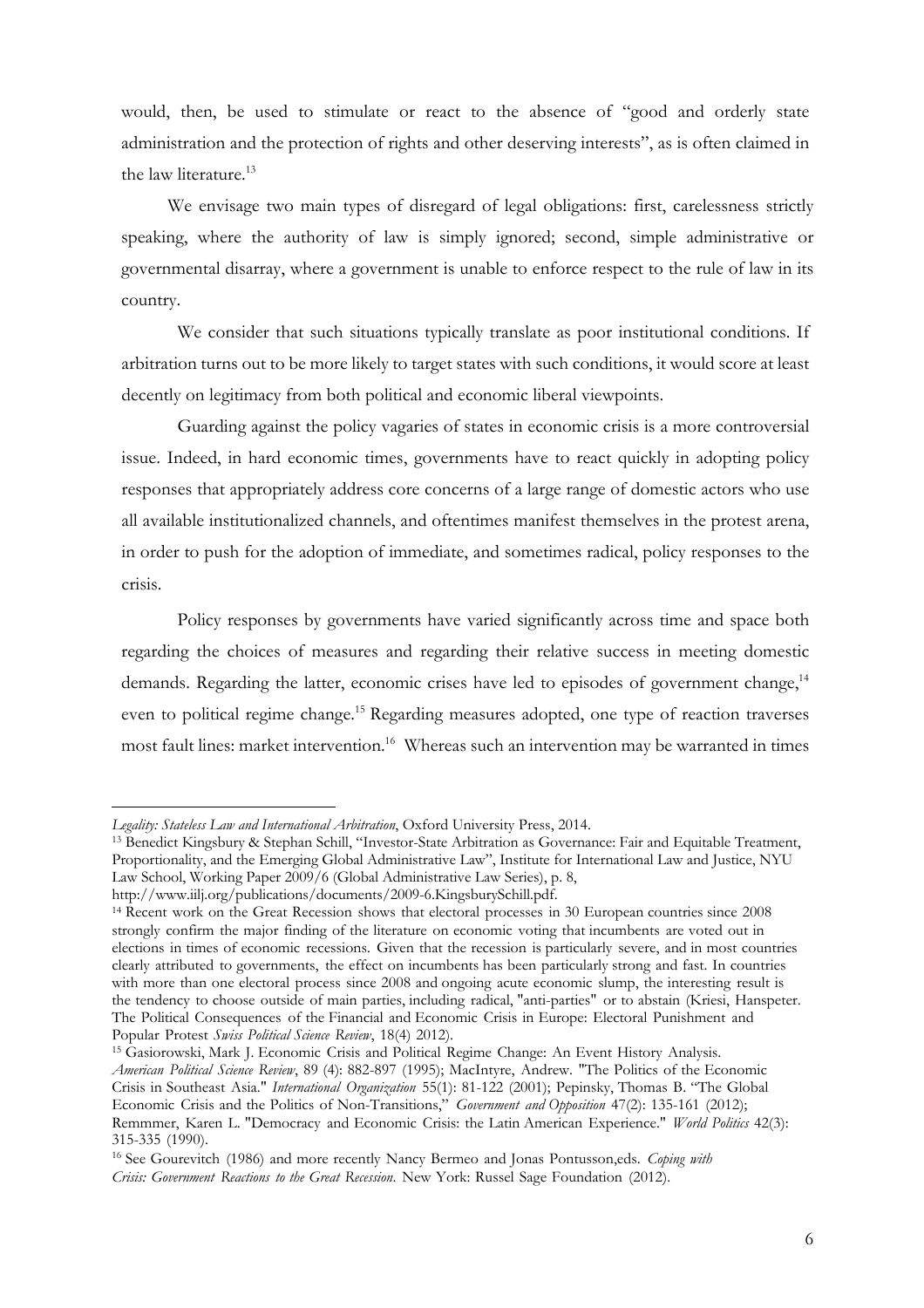of economic distress, it often amounts to helping domestic interest at the expense, directly or indirectly and intentionally or inadvertently, of foreign investors.<sup>17</sup> Furthermore, given the political dynamics that follows severe economic crises, governments have a hard time quickly reverting to "normal" behavior, thus continuing market intervention for too long and harming private interests, domestic and foreign.

Accordingly, in times of economic crisis investment arbitration can be seen either as a legitimate instrument when it limits the time span and the discriminatory bias of policy reactions or as an illegitimate tool when it prevents governments from addressing justifiable domestic concerns, particularly when they are of a social nature. As a corollary, to the extent that both investors and arbitrators are likely to differentiate among the nature and type of policy reactions, we should not expect in the first place any clear-cut and strong relationship between the use of arbitration and the economic situation of host countries.

One plausible hypothesis, that we will explore empirically, could be, however, that investors are inclined to attack countries during hard economic times if they have very low confidence in the type or the scope of policy reactions adopted. This is more likely to be the case when countries have a bad governance record. From this perspective, arbitration should not be merely seen as a "vulture" instrument hurting those in a weak situation but as an instrument used to redress poor institutional conditions and policy reactions in times when it hurts the most.

#### **Research design**

## *Dataset and variables*

 $\overline{a}$ 

We first run an ordinal logistic regression in order to investigate the relationship between arbitration claims against a given country and its economic and governance conditions. The models analyze the likelihood of a variation in the frequency of the number of arbitration claims per country per year. We then employ a negative binomial regression to test the same hypotheses with a count model.

The current study draws on a dataset of 1098 investment arbitration claims, filed between 1972 (year the first investment claim was filed with ICSID<sup>18</sup>) and 2018.<sup>19</sup> Our unit of analysis

<sup>17</sup> 2012–2013 Cypriot financial crisis is a case in point: the government bail-in measures explicitly targeted foreign, in that case Russian, bank depositors.

<sup>18</sup> *Holiday Inns S.A. and others v. Moroc*co (ICSID Case No. ARB/72/1).

<sup>19</sup> Our statistical analysis takes a subset of this dataset and analyzes claims filed between 1972-2012, as explained later in the chapter.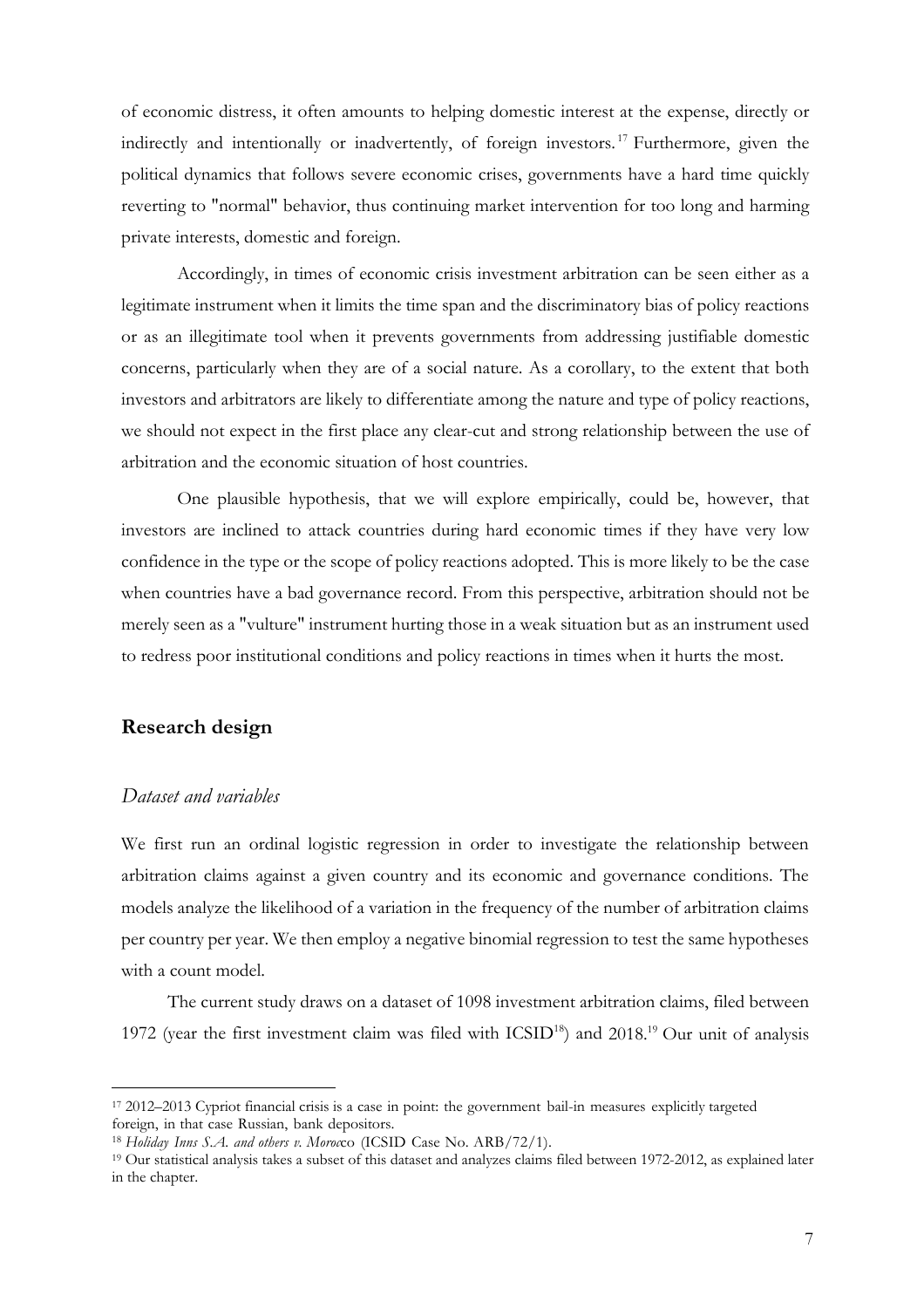here is 'claims' – not 'arbitral awards' since certain claims end in a negotiated agreement or are withdrawn, and not 'cases' since the meaning of that word is too imprecise.<sup>20</sup>

Our study relates to investment arbitration in general, also called investor-state arbitration or investor-state dispute settlement (ISDS). We thus go beyond investment *treaty* arbitration, which encompasses only investment arbitration based on an international treaty (typically a bilateral investment treaty). Our dataset therefore includes arbitration claims based on a treaty (bilateral or multilateral), or a contract between the host state and the investor, or the domestic investment law of the host state of the investment.

The study is further concerned with all types of investment arbitration in the sense that the dataset covers claims filed under the rules of all relevant arbitration institutions (mainly the World Bank's ICSID, the Permanent Court of Arbitration (PCA), the International Chamber of Commerce (ICC), the Stockholm Chamber of Commerce (SCC)) as well as ad hoc arbitrations (primarily conducted under the rules of the United Nations Commission for International Trade Law (UNCITRAL)).

Finally, the collection of our data was not limited to official sources, such as the website of the relevant arbitration institutions. We thus went beyond the 'officially known' arbitration claims. The sources of the data collected were, instead, as broad as possible. The dataset includes all cases about which information was found either directly in an award, or indirectly in other datasets and reports of law firms and of specialized journalists.<sup>21</sup> We thus decided to focus on scope and statistical relevance, accepting a small loss in reliability and accuracy due to the use of secondary sources. Our sources of information are described in the annex to this chapter.

Based on the experience of the second author and on informal consultations with other researchers and practitioners, this universe of claims appears to be close to a complete picture of all investment arbitrations filed during that period. It seems reasonable to estimate that no more than 10 percent of the existing investment claims are missing in our dataset, given that few arbitration cases remain entirely secret and no information about them ever leaks somehow to the public.

These 1098 claims were encoded in the dataset according to the year in which they were filed (see Annex I for a short description of dimensions that are encoded per claim).<sup>22</sup> Figure 1 shows the evolution of claims filed between 1972 and 2018. It is noteworthy that the number of

<sup>&</sup>lt;sup>20</sup> A "claim" is a request for arbitration filed by a claimant with an arbitration institution (such as ICSID), or a notification of the initiation of an arbitration sent to the respondent if no arbitration institution is involved (in ad hoc arbitrations). A "case" is a loose term, typically designating two specific parties and a broad set of facts. A "case" may include more than one "claim", possibly filed with different arbitration institutions.

<sup>&</sup>lt;sup>21</sup> For more details on the specific sources, see Annex I and Schultz and Dupont (2014).

<sup>&</sup>lt;sup>22</sup> Encoding of 1098 claims does not mean, however, that we have been able to code fully all dimensions of those claims.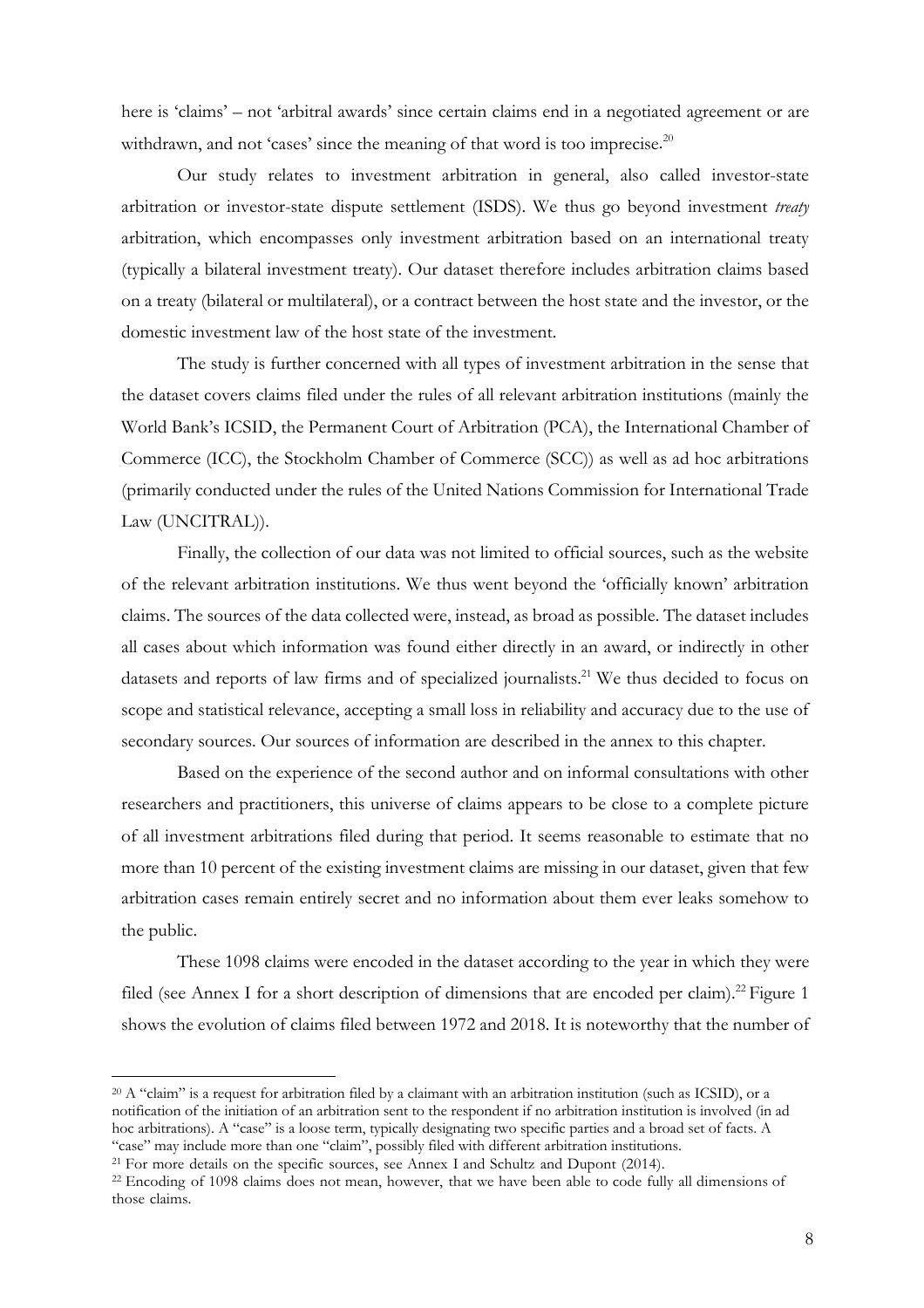claims filed annually significantly increased starting in the mid-to-late nineties – a period during which the investment arbitration system "shifted gears", which is correlated, as we will see, to a number of significant systemic changes in investment arbitration.



**Fig. 1: Number of investment arbitrations claims filed per year**

Given our interest in investigating factors influencing the likelihood of arbitration claims against any given country, our choice of a dependent variable is the number of arbitration claims per country per year. It is derived directly from our dataset. To make it more operational, for the logistic regression, we transform it into a categorical variable that scores 0 if either (a) there is no claim in a given year or if (b) there is only one isolated claim. An isolated claim is defined as single country/year claim without any claim in the preceding and following four years. The variable scores 1 for country/year observations with either one non-isolated claim or two claims. It scores 2 for country/year observations with 3 or more claims, meaning that 3 or more claims were filed that year against a given country.

This choice of a categorical variable both captures some variation in the magnitude of the number of claims while controlling for the long tail in the distribution of the number of claims per country/year.<sup>23</sup>

Another specificity of the data, clearly visible in Figure 1, is the high concentration of claims in the period 1995-2018. Given that the preceding period includes only 34 claims over 23 years and is generally considered to be the dormant period of investment arbitration, we restrict our empirical analysis to the period 1995-2012 (the analysis does not include the years 2013-2018 as we have data for ICRG scores until 2012, thus for consistency purposes the regressions are run

<sup>&</sup>lt;sup>23</sup> The number of claims per country/year observation is mostly one (260) with a quick decrease for two claims a year (66), three claims a year (19), four claims (15) to then drop to one or two cases of 5, 6, 7, 8, 9 and 10 claims a year. Up to 2012, there was only one observation with more claims, that is, Argentina with the record 22 claims in 2003.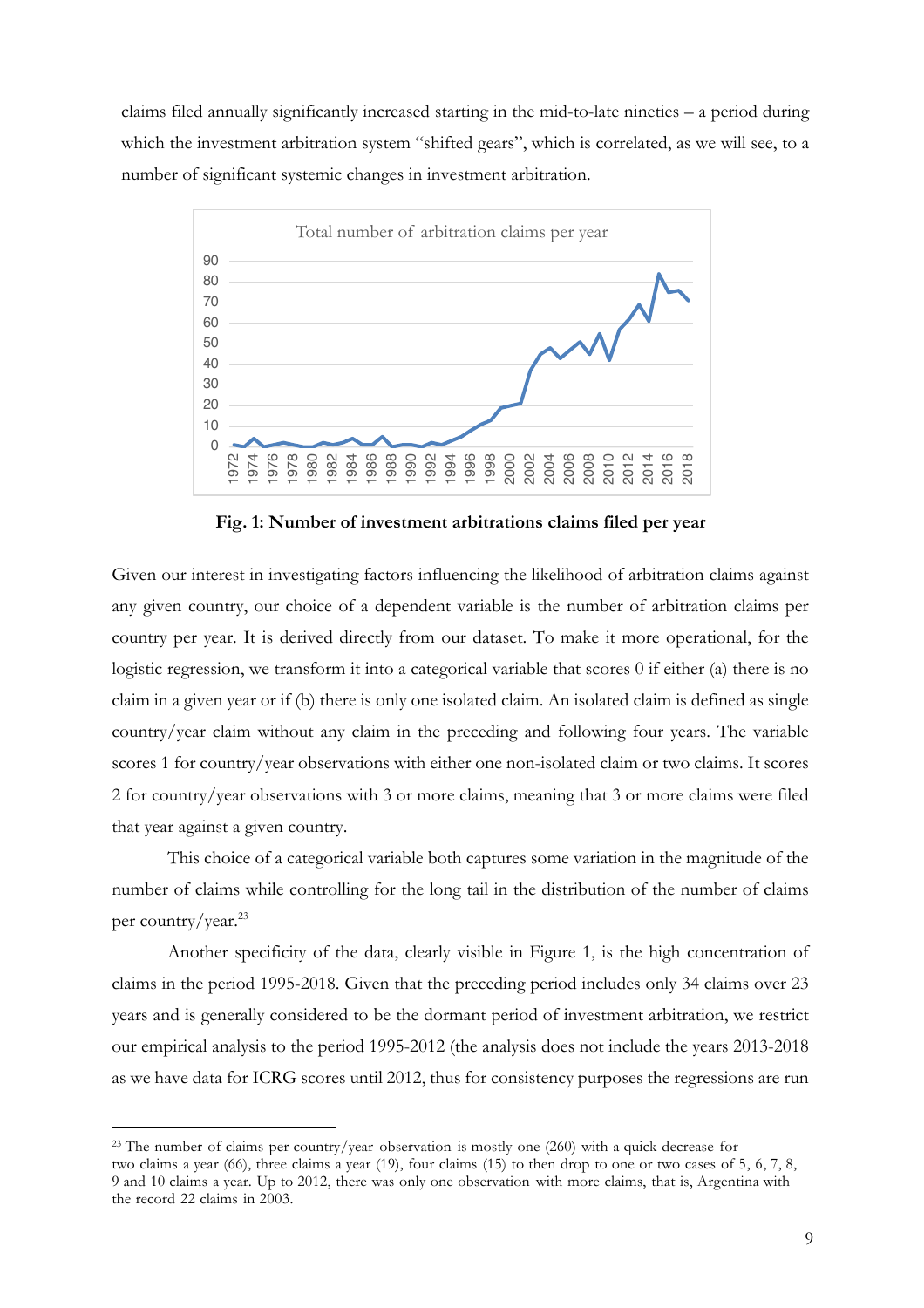for the other independent variables with the same time frame). The total number of observations is 2034 with a distribution of 1720/270/44 in the zero, one and two category respectively. We also use a further restricted dataset that gets rid of countries targeted only once during the whole period. In such cases, the informational asymmetry noted by Elkins, Guzman, and Simmons<sup>24</sup> may indeed be valid, as well as many other idiosyncratic factors. In other words, for a state to become a respondent in an arbitration once in eighteen years is something that may well just happen, just as an average driver occasionally gets a ticket, without the event telling us anything about the behavior of the state, or the driver. This reduced dataset includes 1368 observations. The number of countries included in the base dataset is 113 and drops to 76 in the reduced dataset. This already tends to suggest that there are only 76 countries in which something out of the plainly ordinary happened in the 1995-2012 period that triggered a reaction by investors.

#### *Independent variables*

#### **Independent variables for governance**

As mentioned earlier, our first hypothesis suggests that investment arbitration is more likely to target countries with poor institutional conditions. We conceptualize this variable by relying on three composite indices of the Worldwide Governance Indicators (WGI).

We first assess the quality of domestic legal and judicial institutions through the WGI Rule of Law index, which 'captures perceptions of the extent to which agents have confidence in and abide by the rules of society, and in particular the quality of contract enforcement, property rights, the police and the courts.'25 In other words, we take it to measure to what extent domestic legal institutions are able or willing to provide an independent and fair assessment, and potentially a remedy, for an interference with an investment. The index measures the perception of the quality of domestic legal institutions, rather than their objective quality. Yet, an investor that merely perceives these institutions to be deficient may also be more likely to seek remedy for any interference with his investment by presenting a claim to an international investment tribunal.

 $\overline{a}$ <sup>24</sup> Z. Elkins, A.T. Guzman & B.A. Simmons, 'Competing for capital: The diffusion of bilateral investment treaties, 1960–2000', *International Organization* 60: 811, 2006. In this study, the authors studied the factors that cause investment arbitrations to happen. They posited the following hypothetical: "Why do these formal dispute settlement mechanisms actually come into play [...]? Theoretically, we should expect such arbitrations to be rare, because fully informed parties should be able to settle 'out of court' and avoid litigation costs." In other words, fully informed parties would not let investment arbitration happen. And the fact that they do happen 'often', Elkins, Guzman, and Simmons argued, shows that the parties were not fully informed: it "indicates information asymmetries", they submitted. Importantly, they thought it was more likely that – an indication of information asymmetries – than an indication of "the seriousness of the case[s]".

<sup>25</sup> WGI Methodology, <http://info.worldbank.org/governance/wgi/rl.pdf> (last accessed on 10 March 2015).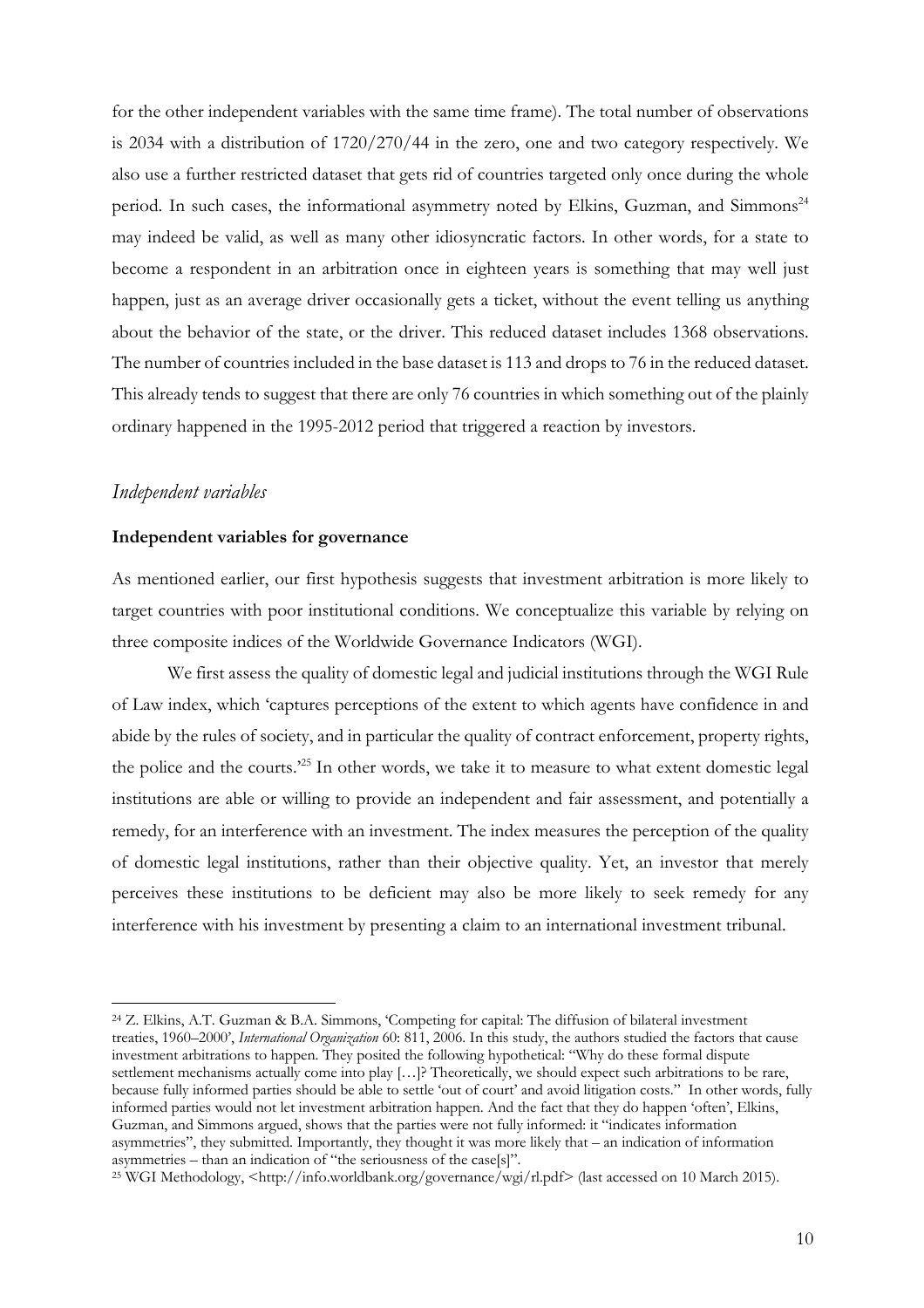Secondly, we consider whether domestic institutions may interfere with an investment by design. We assess this scenario by looking at the WGI Regulatory Quality index, a businessfriendliness measure that captures 'the ability of the government to formulate and implement sound policies and regulations that permit and promote private sector development.<sup>26</sup> Rather than measuring the capacity of domestic institutions to adequately respond to an investment interference, this index would point out the likelihood of the interference itself.

Thirdly, we look at the WGI Corruption index, which captures "perceptions of the extent to which public power is exercised for private gain, including both petty and grand forms of corruption, as well as "capture" of the state by elites and private interests."27 We use all indicators without lagging their effects. We decided not to lag their effects, despite our argument that investment arbitration is the result of serious governmental misconduct in preceding years, for two reasons. First, the indicators are fairly stable. Lagging their effect do not produce any significant difference for the descriptive type of analysis performed here. Second, it is unclear to which extent past and current domestic institutional conditions respectively affect the decisions of investors to give up alternative ways to settle a dispute and use arbitration. Although poor institutional conditions in the past might have led to the dispute, ongoing poor institutional conditions are likely to continue to indicate that any deal with the government is risky.

Apart from the abovementioned indices, we also consider other prominent indicators to compare our results. The ICRG Law and Order score is a widely recognized proxy for the strength of the rule of law. It is a combination of two factors – namely, "Law", which is an "assessment of the strength and impartiality of the legal system", and "Order", which is an "assessment of popular observance of the law."28 The Law and Order variable ranges from 0 to 6 with lower scores indicating a less established legal system. The use of the Polity IV score (scale -10 to 10) brings a different perspective on the institutional situation in host countries. In a more authoritarian country, policy and legal changes can clearly be more sudden and swifter. This translates into potential high political risk.29

#### **Independent variables for economic crises**

Our second hypothesis posits that investment arbitration is more likely to target countries that have gone through severe economic hardship. In this context we use the "Systemic Banking Crises

<sup>26</sup> Ibid.

<sup>27</sup> Ibid.

<sup>28</sup> International Country Risk Guide, Researcher Dataset (ICRG T3B - Political Risk, ICRG Methodology, http://www.prsgroup.com/ICRG\_Methodology.aspx.).

<sup>29</sup> Monty G. Marshall, Polity IV Project: Political Regime Characteristics and Transitions, 1800-2012, http://www.systemicpeace.org/polity/polity4.htm.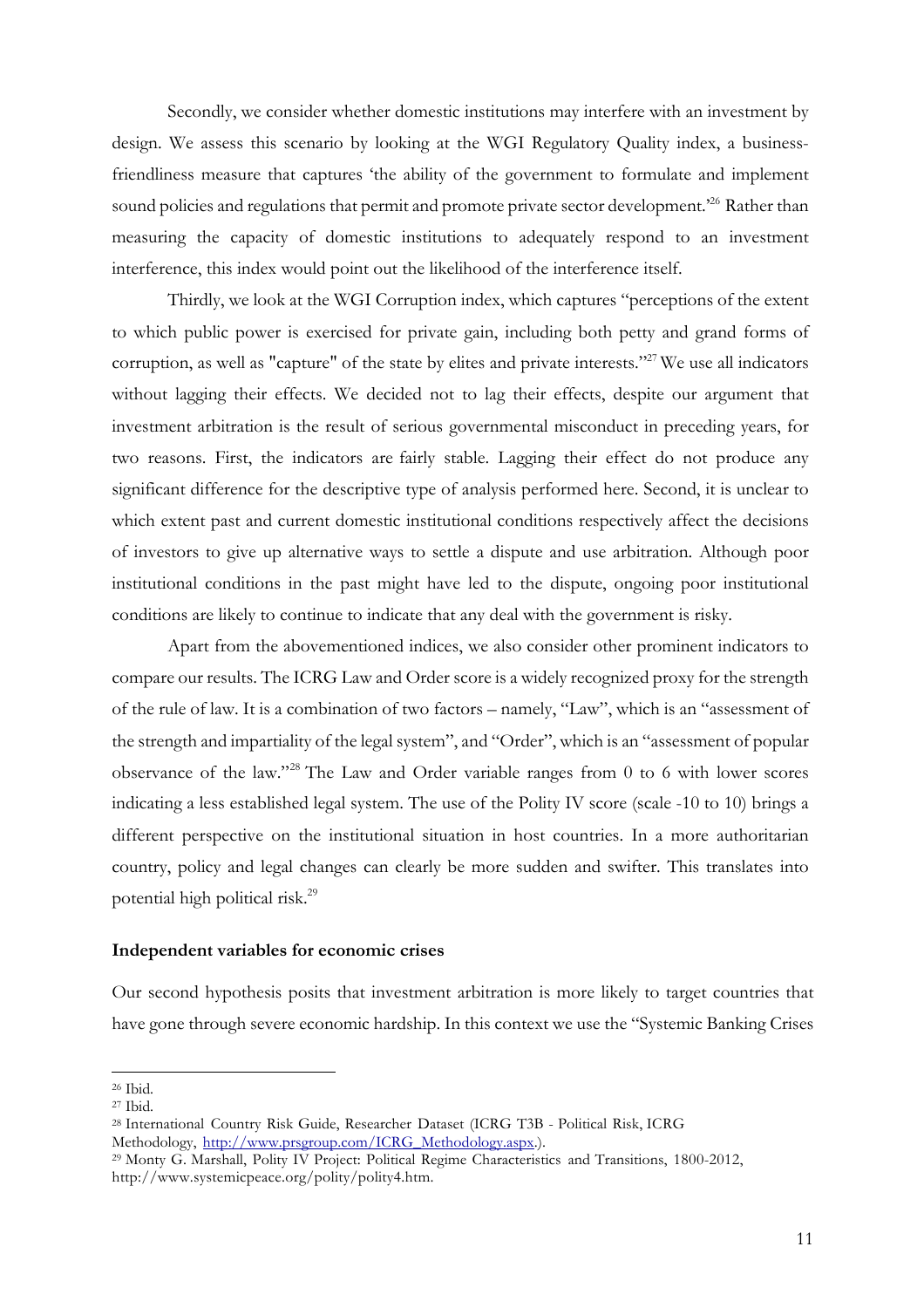Database" of Laeven and Valencia (2012)<sup>30</sup>, which features three types of financial crises: systemic banking crises, currency crises, and sovereign debt crises, in order to conceptualize the economic crisis variable. Accordingly, our index is the tally of these three indicators, meaning a country facing all three types of financial crises scores 3, whereas if there is systemic banking crisis and sovereign debt crisis it takes the value of 2, for instance.<sup>31</sup> Reinhart and Rogoff's prominent crisis dataset that gives us a tally measure ranging from 0 to 6 could clearly be the first candidate for measuring the scope of the economic crisis, however, it leaves us with too many missing values, unlike Laeven and Valencia's database.

Following Simmons' 2014 study that found a positive correlation between inflation and litigation, we also consider inflation rate as a measure of economic hardship. According to the results of a random-effects generalized least squares regression employed, she concludes that "the higher the (log of) inflation, the greater the probability of arbitration is two years later."<sup>32</sup> In this context, we look at percentage change in consumer price index (International Financial Statistics data) between 1995-2012.

#### *Control strategy*

We also control for a vector of conditions or factors that may affect the relationship between our dependent and independent variables. First, we use a dummy variable to control for the existence of an ongoing International Monetary Fund (IMF) program in the investment host country. Such programs come with conditions that tend to severely limit the discretion of governments and tend to act as seals of guarantee of sound, market friendly behavior. From this perspective, one could expect that international investors may be less tempted to resort to international arbitration against countries that have ongoing IMF programs. It seems reasonably plausible that countries suffering from an economic slowdown are on average softer on foreign investors if they are in an IMF program than if they are not, because of constraints imposed by the IMF. Besides, as Broz points out "[e]xternal monitoring by the IMF might create the transparency necessary to make a monetary commitment credible,"33 As a matter of fact, the IMF monitoring has significant impacts regarding credible commitments. Even if a country has severe domestic economic problems, the implementation of a stability program led and engineered by the IMF may render the country

<sup>30</sup> For more details, see Luc Laeven and Fabian Valencia, (2012). "Systemic Banking Crises: An Update," IMF Working Paper No. 12/163.

<sup>31</sup> See Table 1 in Annex II.

<sup>32</sup> Beth A. Simmons, (2014). "Bargaining over BITs, Arbitrating Awards: The Regime for Protection and Promotion of International Investment," *World Politics,* 66(1): 30.

<sup>33</sup> Lawrence Broz, "Political System Transparency and Monetary Commitment Regimes," *International Organization* 56, no. 4 (2002): 884.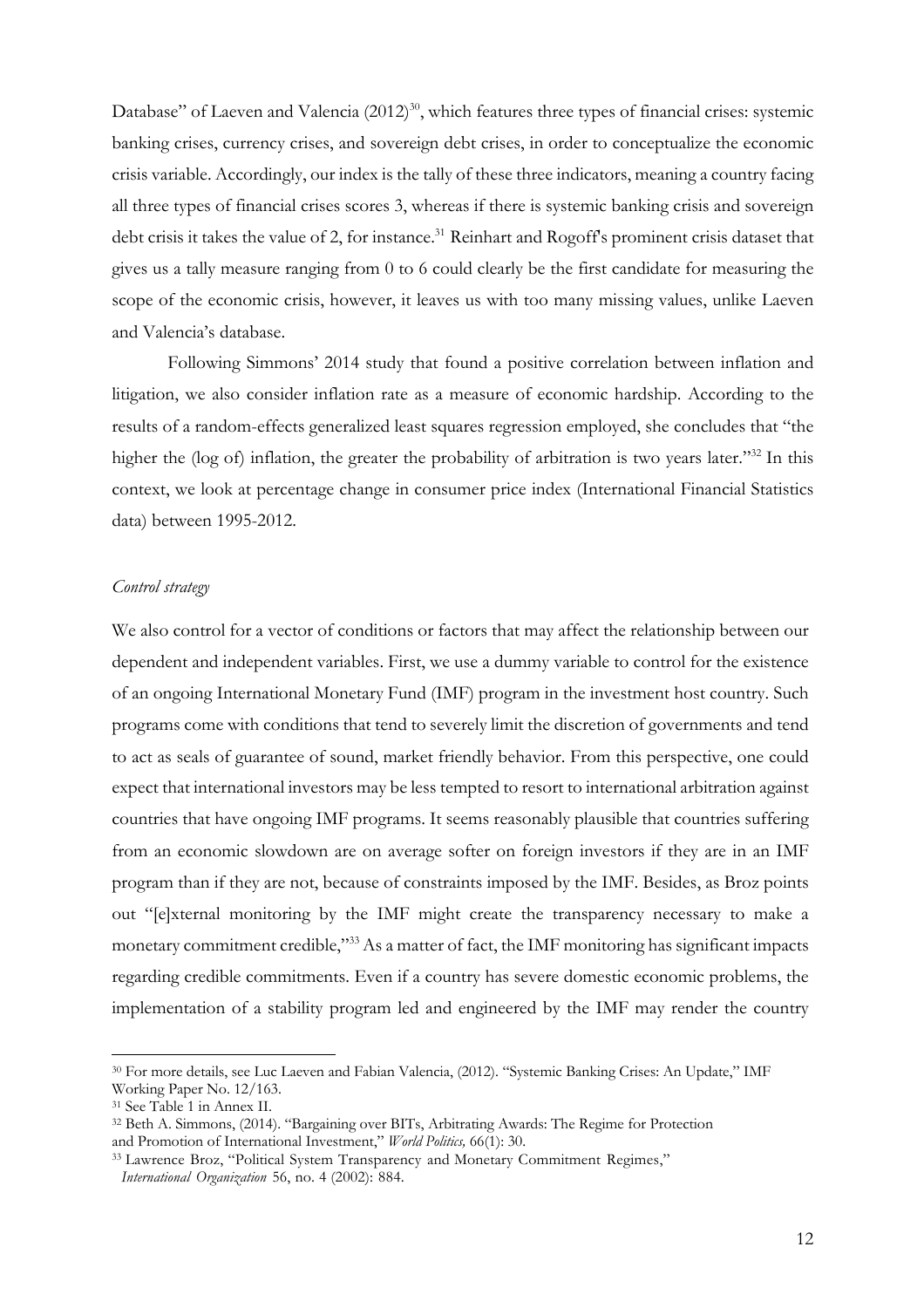credible, as it is usually perceived as a sign that the country is on the right track, which usually avoids speculative attacks on its currency as well. The dummy variable takes the value of one if the country is borrowing from the Fund.<sup>34</sup>

Second, we address the issue of the alleged tendency in arbitration to target poorer countries by controlling for the level of economic development.<sup>35</sup> As highlighted in previous work using only descriptive statistics,<sup>36</sup> there is no evidence that states with low levels of economic development have been more frequently targeted than states with higher levels of economic development. In absolute numbers, states on the higher end of economic development have been respondents in more arbitrations than states on the lower end of economic development. Nevertheless, we remain to investigate whether there is some evidence of the curvilinear relationship between expropriation and the level of development, as would be suggested by earlier work on foreign direct investment. Indeed, a study examining expropriations in the 1970s found that the highest number of expropriations took place in countries with medium scores of economic development.<sup>37</sup> Hence, we may expect the greatest number of arbitrations to take place against states in this range of economic development. We use the World Bank income level fourfold classification: low income, lower-middle income, upper-middle income and high-income countries.38 It is based mainly on gross national income (earlier gross national product) per capita.

Third, given the large number of claims targeting Latin American and Caribbean countries, we control for a possible regional effect specific to that part of the world. We use a binary dummy variable scoring one for Latin American and Caribbean host countries, and zero for countries from the rest of world. One possible interpretation for a regional specific pattern would be a stronger influence of economic ideology on governments' reactions to economic difficulties, leading to severe strains with foreign investors. Given the high number of claims against the Bolivarian Republic of Venezuela, but also against Ecuador, Bolivia and Argentina, the economic ideology factor should be investigated and controlled for (there are 15 Latin American or Caribbean countries in our data). But this would properly require a fuller investigation, which is beyond the scope of this chapter.

<sup>&</sup>lt;sup>34</sup> Information, accessible on the website http://www.imf.org/external/country/index.htm, together with the Fund's MONA (Monitoring of Fund Arrangements) database.

<sup>35</sup> Muthucumaraswamy Sornarajah, "Toward Normlessness: The Ravage and Retreat of Neo- Liberalism in International Investment Law" 2 *Yearbook of International Investment Law & Policy* 595 (2010), 618ff <sup>36</sup> Schultz and Dupont, 'Investment Arbitration: Promoting the rule of law or over-empowering investors?'. <sup>37</sup> See Jodice (1980). The level of economic development no longer features prominently in recent work on expropriation. For instance, Hajzler (2012) focuses on output price levels and Wellhausen (2013) on FDI national diversity (Christopher Hajzler,"Expropriation of foreign direct investments: sectoral patterns from 1993 to 2006," Review of World Economy, 148:119-149 (2012); Rachel Wellhausen, "Expropriation, Nationality and Diplomacy," Paper presented at the Annual ISA Meeting, San Francisco, April 2013). <sup>38</sup> The distinction between lower-middle and upper-middle income was introduced in 1983; until then there was just one "middle income" category.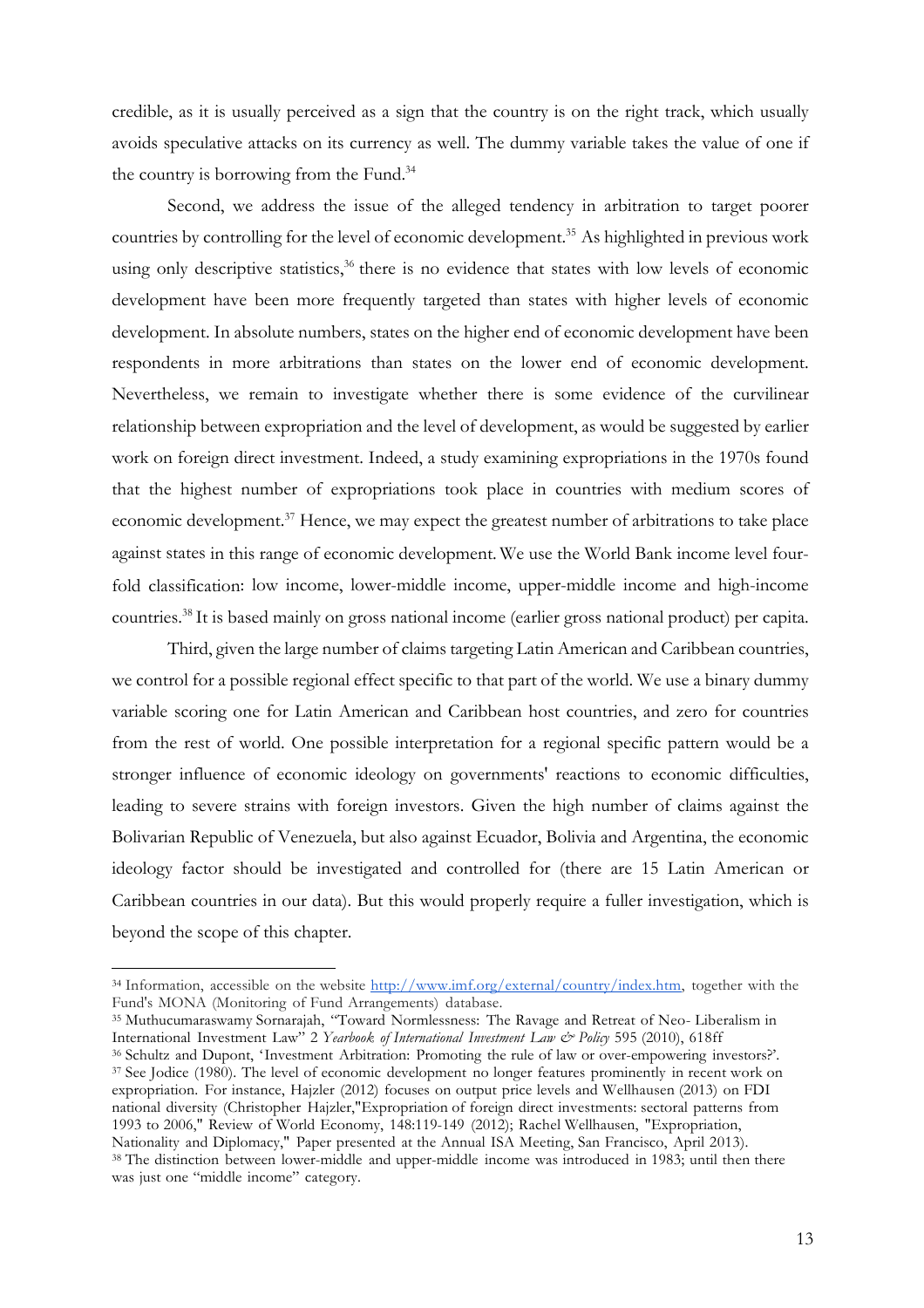Fourth, we control for a possible effect of the sector of activity of the investment to which the arbitration relates. Given recent evidence that foreign firms seem to be more vulnerable to expropriation in resource-based sectors,<sup>39</sup> we use a binary dummy variable that scores one for investment in the primary sector (agriculture, mining, oil, gas and petroleum).

Fifth, and last, given the high number of claims filed by investors with US nationality, we control for a possible effect of US nationality. The theoretical proposition could be that investors with US nationality may have a particularly broad set of options available to address a concern with foreign governments, given the economic power supremacy of the US. It would then seem to follow that one could expect arbitration to be less likely to be used by investors with US nationality. This may particularly be true for host countries that do not belong to the high-income category, because they are comparatively weaker against the US economic power.

## **Results**

In this section of our chapter, we summarize the statistical findings derived by testing our two hypotheses. As mentioned earlier, first an ordinal logistic regression with a categorical dependent variable (consisting three categories for the number of arbitration claims per country per year) is employed, essentially using maximum likelihood estimation (MLE). We proceed with a baseline model regressing the primary predictor variables, and then re-run our analyses with the controls for the income, and IMF loan and Latin America dummy variables (see Table 2 in Annex II). We again run the same models while excluding the host countries with only one arbitration claim over the whole period. The same regressions are run once again for all countries, excluding first the cases with US investors and then Primary sector. We then run the regressions excluding the host countries with only one claim.

The degree of bias is strongly dependent on the number of cases in the less frequent category in maximum likelihood estimation, and since 1720 of our 2034 observations are coded as 0, we acknowledge the possibility of some bias. In this regard, we then employ a negative binomial regression, where the dependent variable is the total number arbitration claims a country faces, and the independent variables stay the same<sup>40</sup> (see Table 3, 4 and 5). We first run a negative binomial regression for all countries, and then re-run the regressions this time first excluding the cases with US investors, and later the cases excluding primary sector (Table 4 and 5 respectively).

<sup>39</sup> Hajzler (2012).

<sup>40</sup> We employ a standard negative binomial regression model that allows for overdispersion, instead of a zero inflated Poisson (ZIP), as it fits much better than a ZIP model.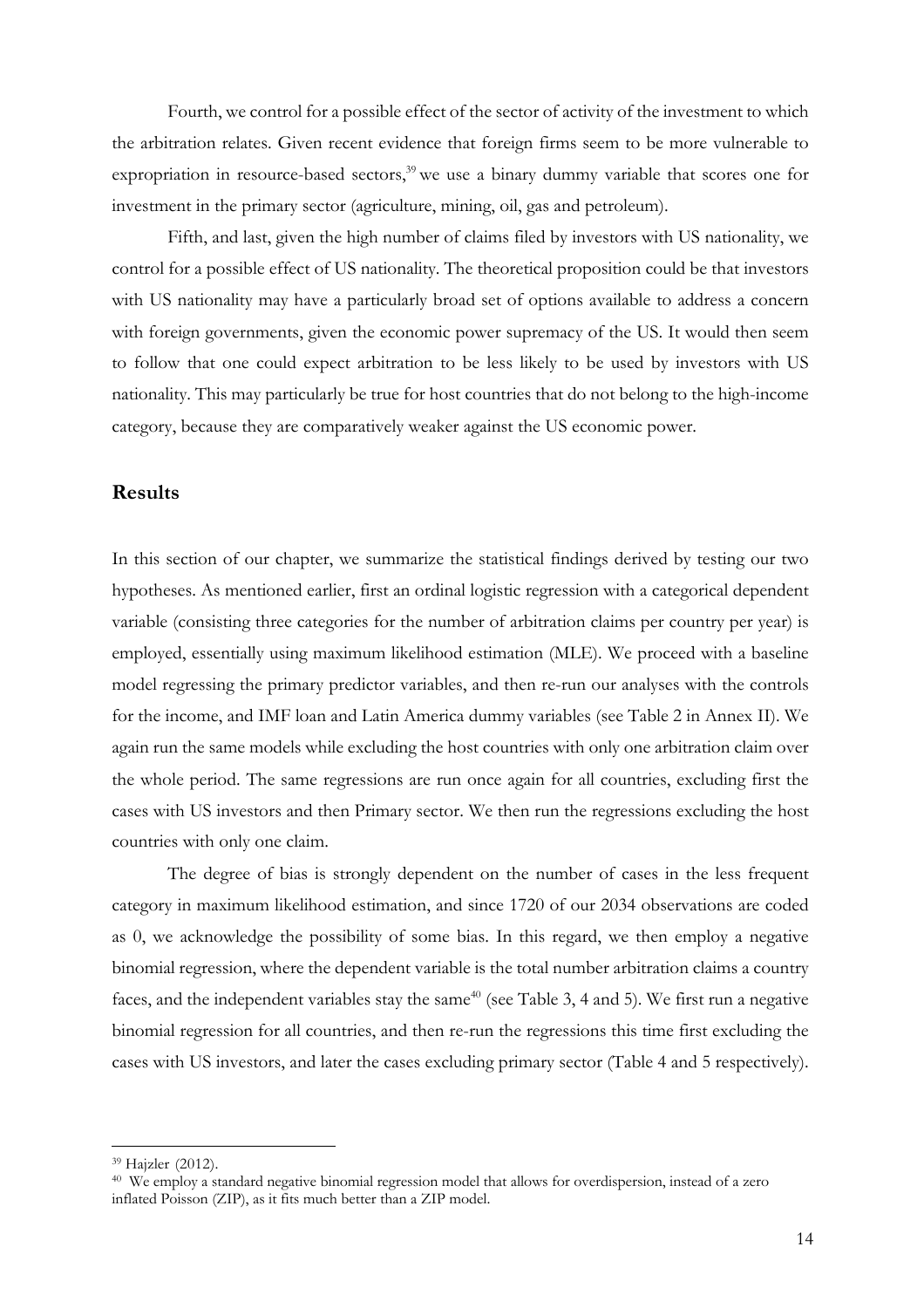Overall, we find no strong evidence that poor institutional conditions, when measured by *Polity*, are significantly associated with investment arbitration claims. Economic crisis does have a positive relation with the dependent variable, as expected, but the coefficient stays statistically insignificant in most of the models. Inflation does not have a statistically significant relation with the dependent variable either. However, all WGI indicators, as well as ICRG Law & Order, are statistically significant, and they all have a negative relation with investment arbitration claims, as expected.

As discussed previously, we are controlling for certain variables, and in order to see if we actually get statistically significant results consistent with the literature on our control variables, we also run a basic model with regressing the control variables on our dependent variable. Consistent with our discussion, countries receiving IMF loans have a lower probability of facing investment arbitration (the indicator is statistically significant in all models when logistic regression is employed, it loses significance in some of the negative binomial count models), whereas the *Income* and *Latin America* variables have a positive relation with investment arbitration claims, as expected, and they also are statistically significant in nearly all of the models.

Re-running the regressions after excluding the cases with US investors and then Primary sector does not lead to a substantial change for the models with all countries, however, unsurprisingly the restricted models decrease statistical significance considerably.

As mentioned earlier, economic crisis has a positive sign, though not statistically significant. However, once we add the variables measuring institutional conditions, the coefficient of economic crisis becomes negative (stays statistically insignificant). This gives us reason to believe that the institutional condition variable is acting as a moderator variable. In order to analyze the relations between the dependent variable and these two indicators, we add an interaction term of economic crisis and variables measuring institutional conditions, which in all of the models except the one with ICRG Law & Order, yields a statistically significance coefficient with a negative sign, meaning the positive correlation between economic crisis and arbitration gets stronger when institutional conditions are poorer. This is a noteworthy finding as it implies that the countries facing a severe economic crisis face arbitration more often if they have poor institutional conditions, which might actually hurt the legitimacy of arbitration.

## **Conclusion**

In this chapter, we investigated to which extent investment arbitration claims are related to the materialization of two types of sources of high political risk, namely severe economic situations and poor institutional conditions in host countries. We do so while explicitly keeping the predictors simple, even simplistic, and restricting the set of observations to those countries that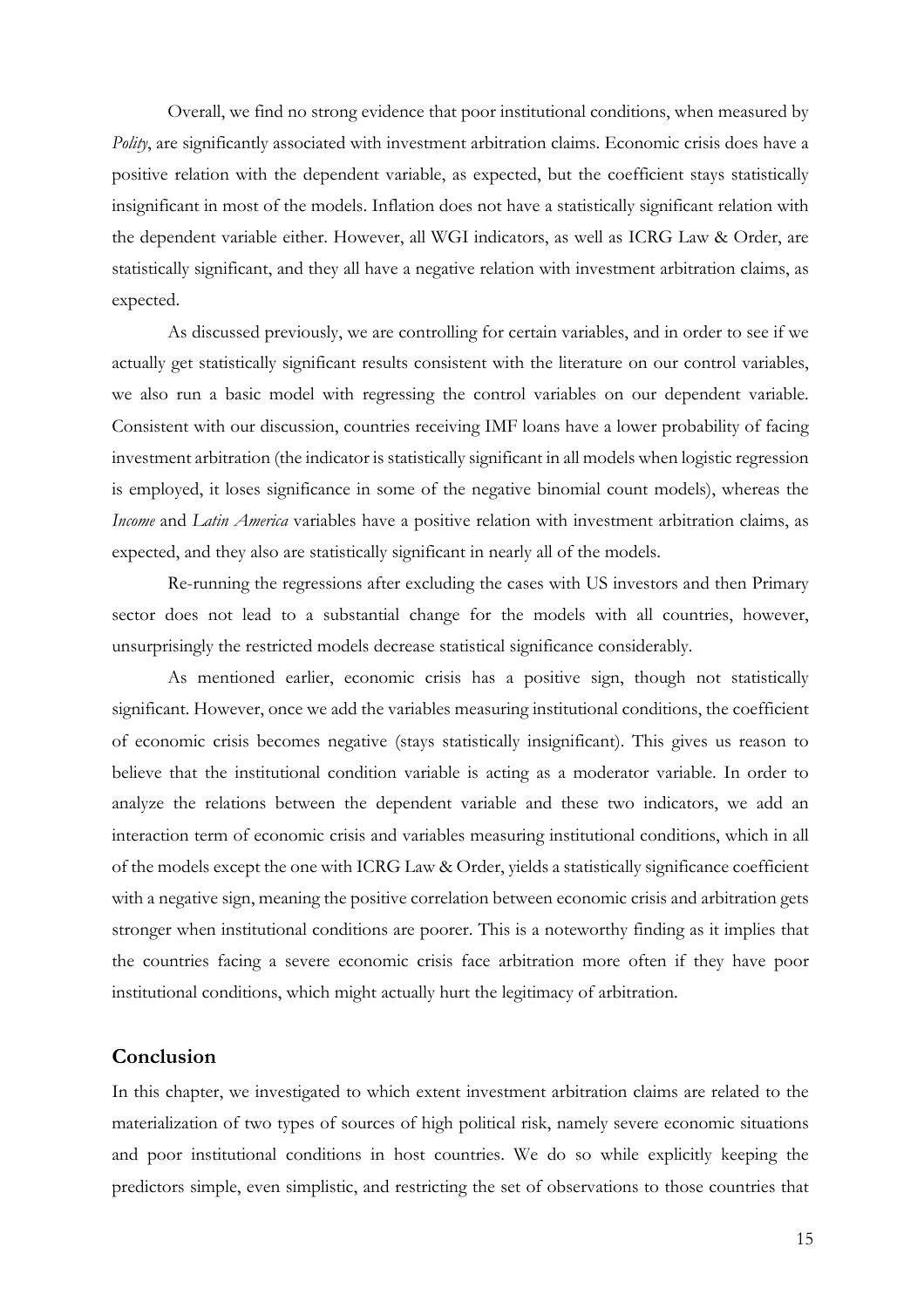have been targeted by investment claims more than once in the period 1995-2012. The result of our analysis is that one leg of our conceptual depiction of political risk and arbitration – namely corruption and lack of rule of law-making dissuasion fail and thus leading to arbitrations – seems to have statistical significance. In contrast, we do not find any statistically significant link between economic crises and investment arbitration claims. Yet, when one considers countries with poor institutional conditions, economic crises tend to reinforce the likelihood for countries to be hit by arbitration claims. As discussed earlier, this implies that the countries confronting a severe economic crisis face arbitration more often if they have poor institutional conditions. Therefore, we conclude that bad governance and economic crises considered together are a good predictor of when countries get hit by investment arbitration claims. From this perspective, investment arbitration could be viewed in relatively positive terms as it is used to address worst-case scenarios: situations in which bad governance has the most adverse consequences for investors. From that perspective specifically, investment arbitration is not as illegitimate as it is sometimes said to be.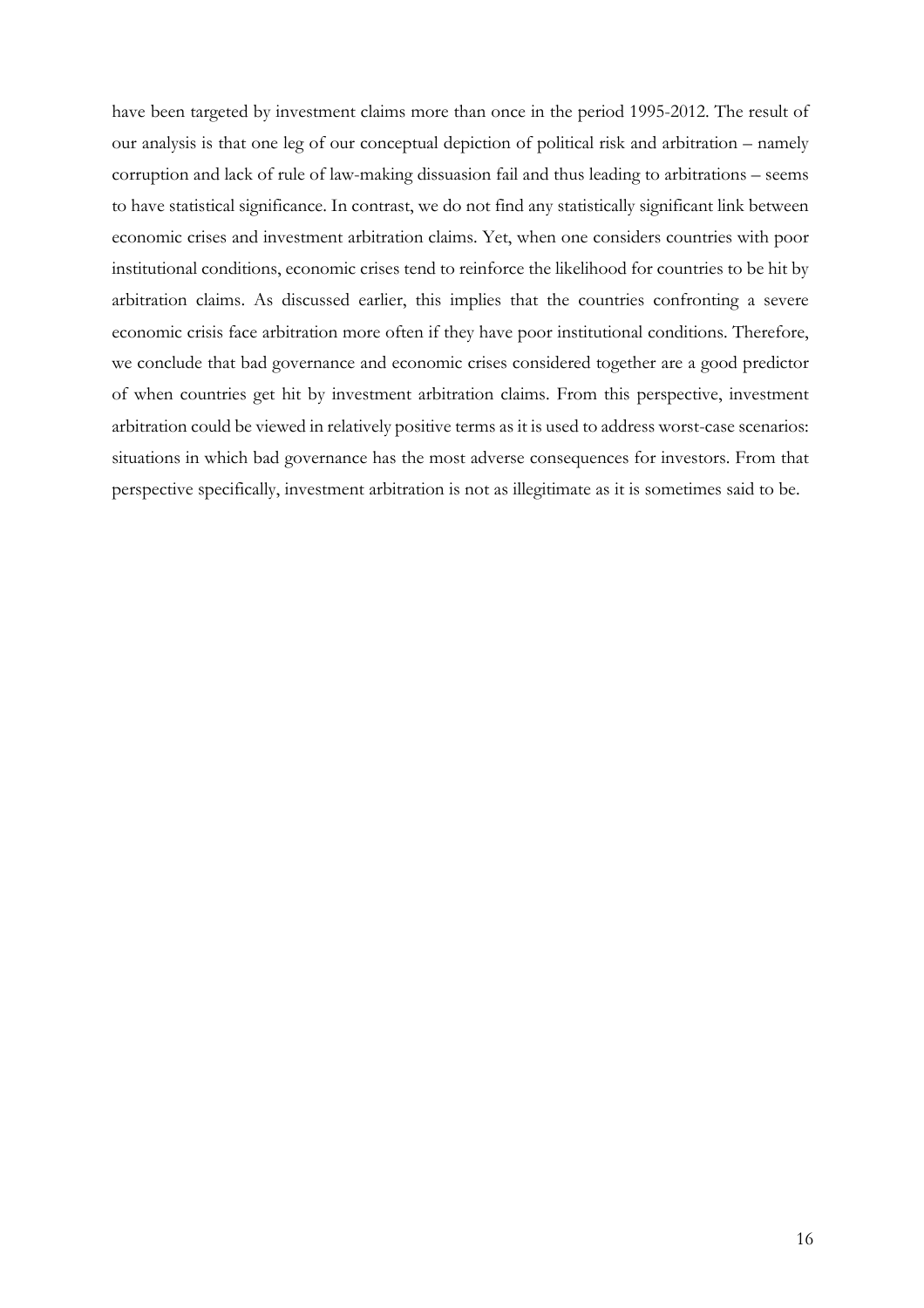#### ANNEX I: A FEW FACTS ABOUT OUR DATABASE

This study is based on <sup>a</sup> data set with the following characteristics:

- Period covered: 1972-2018
- Includes 1098 investment claims (662 until the end of 2012)
- Includes investment claims regardless of the jurisdictional basis of the arbitration:
	- o investment arbitrations based on a treaty (typically a BIT, but not on multilateral treaties);
	- o investment arbitrations based on a contract between the host state and the investor,
	- o investment arbitrations based on the domestic legislation of the host state, when such legislation unilaterally allows the investor to file an arbitration against the government.
- Includes institutional investment arbitration (ICSID mainly, but also Stockholm Chamber of Commerce, International Chamber of Commerce, etc) and ad hoc investment arbitration (mainly under the arbitration rules of UNCITRAL).
- Encodes the following aspects of the arbitrations:
	- o parties; case number; case status (pending/concluded/never commenced); composition of the arbitral tribunal (names of arbitrators); name of host state and home state of investor; region of the world of host state and home state of investor; year of filing; in favor of whom the initial award was rendered; arbitration rules governing the procedure; sector of the economy invested in (Agriculture, Banking and Finance, Construction, Electricity generation and distribution, Forestry, Hotels/Tourism/Recreation, Industry (chemicals), Industry (food), Industry (metals), Industry (other light), Industry (textiles), Industry (transport and machinery), Industry (weapons), Insurance, Media and Broadcasting, Mining, Oil/gas/petroleum, Pharmaceuticals, Real Estate Development, Sales and Trade, Services, Telecom, Transportation and infrastructure, Waste Management and Utilities, Water and Sewer); type of host country action attacked; amount claimed; most recent procedural position; year of conclusion of case if applicable; years pending; if settled, phase of the proceedings when the settlement has taken place/reason; damages awarded; percentage of the claim ultimately awarded; polity score of host state and home state (year of filing) (Polity IV Country Reports 2009); development status of host state (year of filing) (World Bank World Development Reports); number of arbitrators; nationalities of arbitrators; region of origin of arbitrators; development status of arbitrators' state of nationality; annulment proceedings (ICSID only): outcome, duration, committee members.
- Sources of information:
	- o For claims submitted to ICSID: ICSID website and ICSID Reports.
	- o For other claims, sources include: italaw.com website; UNCTAD reports; Investment Arbitration Reporter website; Oxford University Press's Investment Claims website; Kluwerarbitration.com; Westlaw database; Global Arbitration Review; NAFTA Secretariat's database; naftaclaims.com; ICC Dispute Resolution library; website of the Stockholm Chamber of Commerce; website of the Energy Charter Treaty secretariat; general newspapers; portfolios of law firms and arbitrators.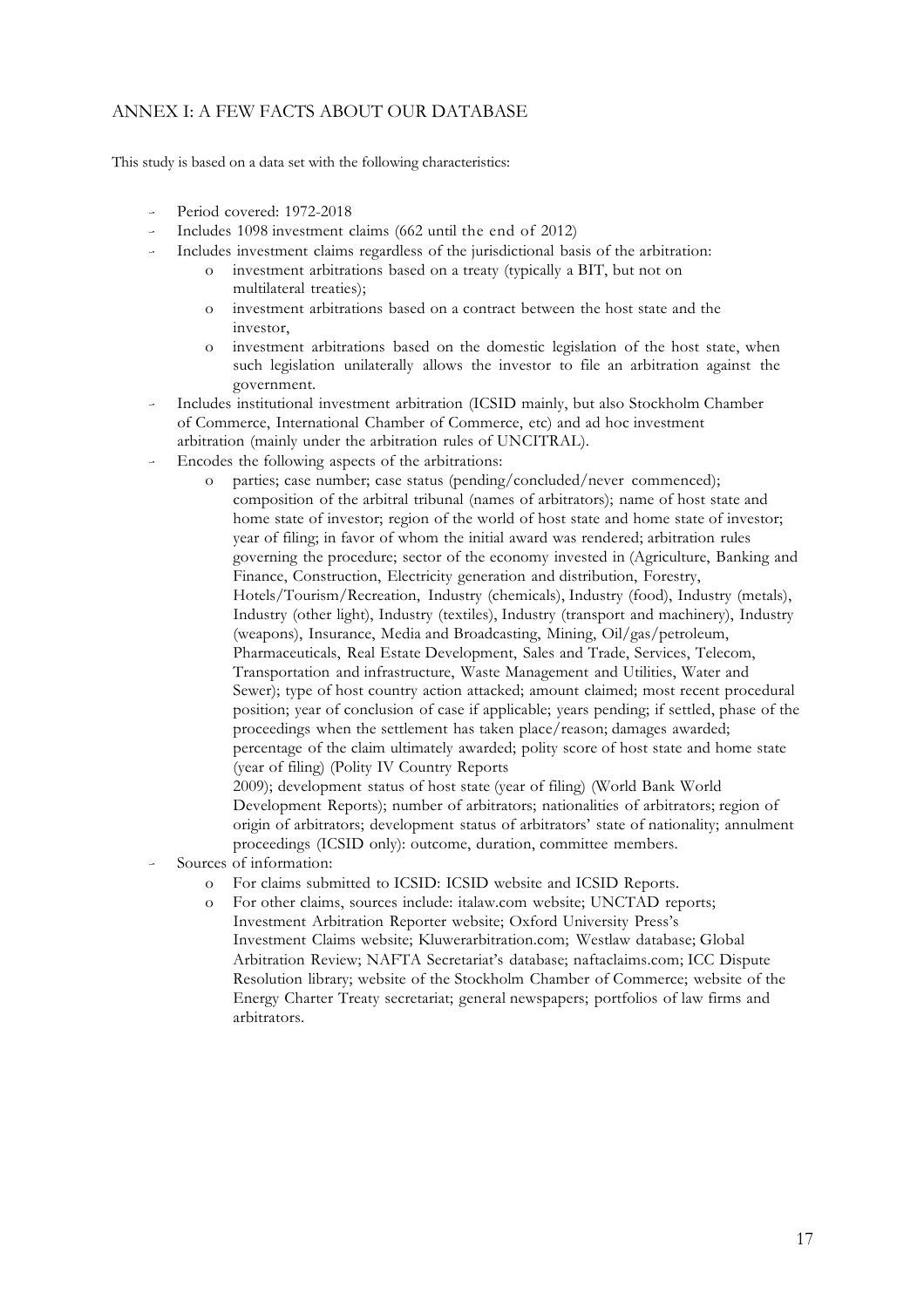## **ANNEX II**

#### **Table 1: Economic Crisis Variable**

| Systemic banking crisis | Currency crisis | Sovereign debt crises | Tally of Financial crisis |
|-------------------------|-----------------|-----------------------|---------------------------|
|                         |                 |                       |                           |
|                         |                 |                       |                           |
|                         |                 |                       |                           |
|                         |                 |                       |                           |
|                         |                 |                       |                           |
|                         |                 |                       |                           |
|                         |                 |                       |                           |
|                         |                 |                       |                           |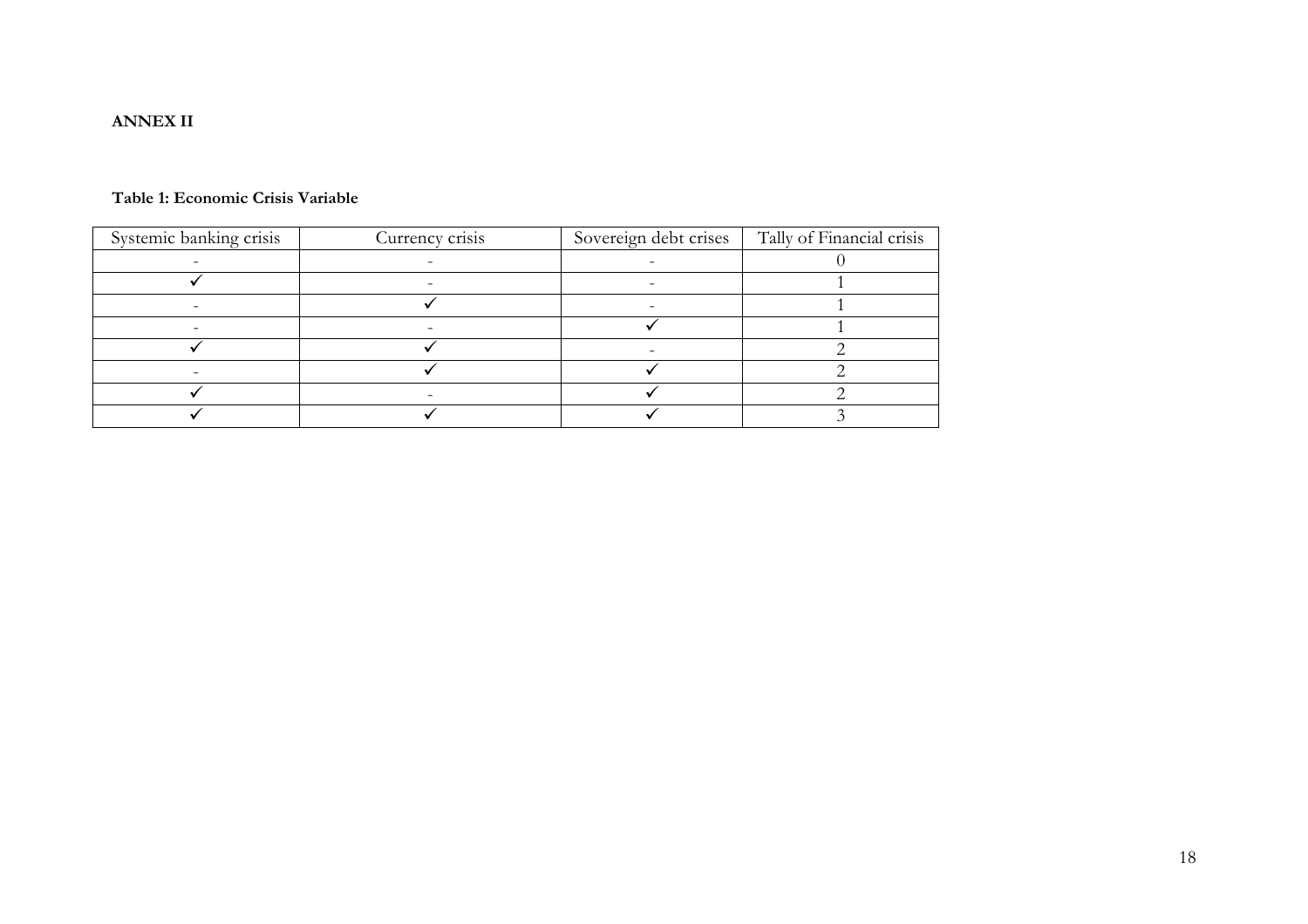# **Table 2: Ordinal Logistic Regression Results for all Countries**

| Model                               | Model 1                           | Model 2                          | Model 3                           | Model 4                         | Model 5                          | Model 6                          | Model 7                           | Model 8                          | Model 9                           | Model 10                         |
|-------------------------------------|-----------------------------------|----------------------------------|-----------------------------------|---------------------------------|----------------------------------|----------------------------------|-----------------------------------|----------------------------------|-----------------------------------|----------------------------------|
| Variable                            |                                   |                                  |                                   |                                 |                                  |                                  |                                   |                                  |                                   |                                  |
| Economic crisis                     |                                   | 0.153                            | $-0.007$                          | $-0.524$                        | $-0.008$                         | $-0.239$                         | $\theta$                          | $-0.486$                         | 0.232                             | 0.694                            |
| WGI Corruption                      |                                   | (0.232)                          | (0.272)<br>$-0.237**$<br>(0.101)  | (0.465)<br>$-0.21**$<br>(0.102) | (0.272)                          | (0.333)                          | (0.272)                           | (0.434)                          | (0.233)                           | (0.697)                          |
| Economic crisis*WGI Corruption      |                                   |                                  |                                   | $-0.887*$<br>(0.496)            |                                  |                                  |                                   |                                  |                                   |                                  |
| WGI Rule of Law                     |                                   |                                  |                                   |                                 |                                  |                                  | $-0.244**$<br>(0.105)             | $-0.211**$<br>(0.106)            |                                   |                                  |
| Economic crisis*WGI Rule of Law     |                                   |                                  |                                   |                                 |                                  |                                  |                                   | $-0.874**$<br>(0.443)            |                                   |                                  |
| WGI Regulatory Quality              |                                   |                                  |                                   |                                 | $-0.18*$<br>(0.101)              | $-0.151*$<br>(0.103)             |                                   |                                  |                                   |                                  |
| Economic crisis*WGI Regulatory Qual |                                   |                                  |                                   |                                 |                                  | $-0.73*$<br>(0.383)              |                                   |                                  |                                   |                                  |
| <b>ICRG Law &amp; Order</b>         |                                   |                                  |                                   |                                 |                                  |                                  |                                   |                                  | $-0.223***$<br>(0.074)            | $-0.214***$<br>(0.075)           |
| Economic crisis* ICRG Law & Order   |                                   |                                  |                                   |                                 |                                  |                                  |                                   |                                  |                                   | $-0.136$<br>(0.198)              |
| Income                              | $0.206***$                        | $0.236***$                       | $0.345***$                        | $0.345***$                      | $0.319***$                       | $0.317***$                       | $0.356***$                        | $0.354***$                       | $0.431***$                        | $0.429***$                       |
| IMF loan                            | (0.064)<br>$-0.394***$<br>(0.155) | (0.065)<br>$-0.42***$<br>(0.156) | (0.093)<br>$-0.411***$<br>(0.168) | (0.093)<br>$-0.407**$<br>0.168  | (0.097)<br>$-0.388**$<br>(0.168) | (0.097)<br>$-0.379**$<br>(0.169) | (0.097)<br>$-0.416***$<br>(0.168) | (0.097)<br>$-0.409**$<br>(0.168) | (0.091)<br>$-0.441***$<br>(0.176) | (0.091)<br>$-0.44***$<br>(0.176) |
| Latin America                       | $0.251*$                          | $0.334**$                        | $0.336**$                         | $0.33**$                        | $0.357**$                        | $0.354**$                        | $0.296*$                          | $0.293*$                         | 0.124                             | 0.121                            |
|                                     | (0.149)                           | (0.151)                          | (0.162)                           | 0.162                           | (0.161)                          | (0.161)                          | (0.164)                           | (0.164)                          | (0.172)                           | (0.172)                          |
| <b>Summary statistics</b>           |                                   |                                  |                                   |                                 |                                  |                                  |                                   |                                  |                                   |                                  |
| Number of observations              | 2034                              | 2034                             | 1473                              | 1473                            | 1472                             | 1472                             | 1472                              | 1472                             | 1570                              | 1570                             |
| Pseudo R <sup>2</sup>               | 0.024                             | 0.031                            | 0.034                             | 0.038                           | 0.031                            | 0.035                            | 0.033                             | 0.038                            | 0.043                             | 0.043                            |

Note: Numbers in parentheses represent standard errors; \*p < 0.10, \*\*p < 0.05, \*\*\*p < 0.01.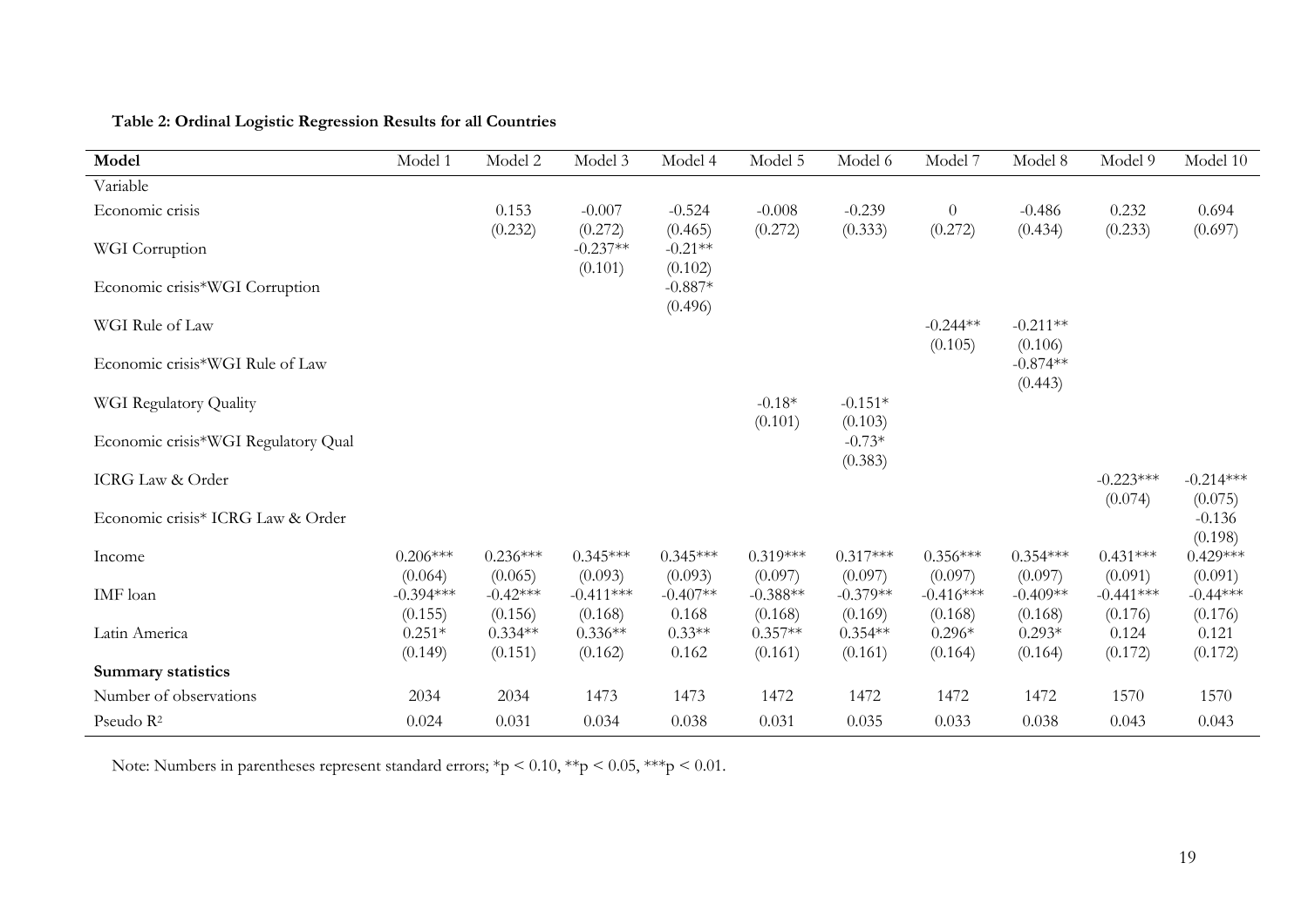| Model                           | Model 1               |            | Model 2               |            | Model 3               |            | Model 4               |            | Model 5                |            |
|---------------------------------|-----------------------|------------|-----------------------|------------|-----------------------|------------|-----------------------|------------|------------------------|------------|
| Variable                        | Coefficient           | <b>IRR</b> | Coefficient           | <b>IRR</b> | Coefficient           | <b>IRR</b> | Coefficient           | <b>IRR</b> | Coefficient            | <b>IRR</b> |
| Economic crisis                 | 0.14(0.174)           | 1.15       | $-0.012$<br>(0.208)   | 0.988      | $-0.533$<br>(0.371)   | 0.587      | $-0.019$<br>(0.208)   | 0.981      | $-0.549*$<br>(0.361)   | 0.578      |
| WGI Corruption                  |                       |            | $-0.274***$<br>(0.08) | 0.761      | $-0.25**$<br>(0.08)   | 0.779      |                       |            |                        |            |
| Economic crisis*WGI Corruption  |                       |            |                       |            | $-0.829**$<br>(0.398) | 0.437      |                       |            |                        |            |
| WGI Rule of Law                 |                       |            |                       |            |                       |            | $-0.34***$<br>(0.081) | 0.712      | $-0.311***$<br>(0.082) | 0.733      |
| Economic crisis*WGI Rule of Law |                       |            |                       |            |                       |            |                       |            | $-0.805**$<br>(0.362)  | 0.447      |
| Income                          | $0.269***$<br>(0.052) | 1.309      | $0.417***$<br>(0.074) | 1.518      | $0.417***$<br>(0.075) | 1.517      | $0.467***$<br>(0.077) | 1.596      | $0.464***$<br>(0.077)  | 1.591      |
| IMF loan                        | $-0.183*$<br>(0.116)  | 0.833      | $-0.176$<br>(0.126)   | 0.839      | $-0.17$<br>(0.126)    | 0.844      | $-0.181$<br>(0.126)   | 0.834      | $-0.167$<br>(0.126)    | 0.846      |
| Latin America                   | $0.7***$<br>(0.108)   | 2.014      | $0.66***$<br>(0.118)  | 1.934      | $0.655***$<br>(0.118) | 1.925      | $0.561***$<br>(0.123) | 1.753      | $0.553**$<br>(0.123)   | 1.739      |
| <b>Summary statistics</b>       |                       |            |                       |            |                       |            |                       |            |                        |            |
| Log-likelihood                  | $-1319.939$           |            | $-1112.537$           |            | $-1109.513$           |            | $-1109.509$           |            | $-1106.166$            |            |
| Pearson $\chi^2$                | 3328.503              |            | 2448.004              |            | 2424.394              |            | 2417.709              |            | 2406.079               |            |
| Number of observations          | 1926                  |            | 1473                  |            | 1473                  |            | 1472                  |            | 1472                   |            |

# **Table 3: Negative Binomial Regressions Results for all Countries**

Note: Numbers in parentheses represent standard errors; \*p < 0.10, \*\*p < 0.05, \*\*\*p < 0.01.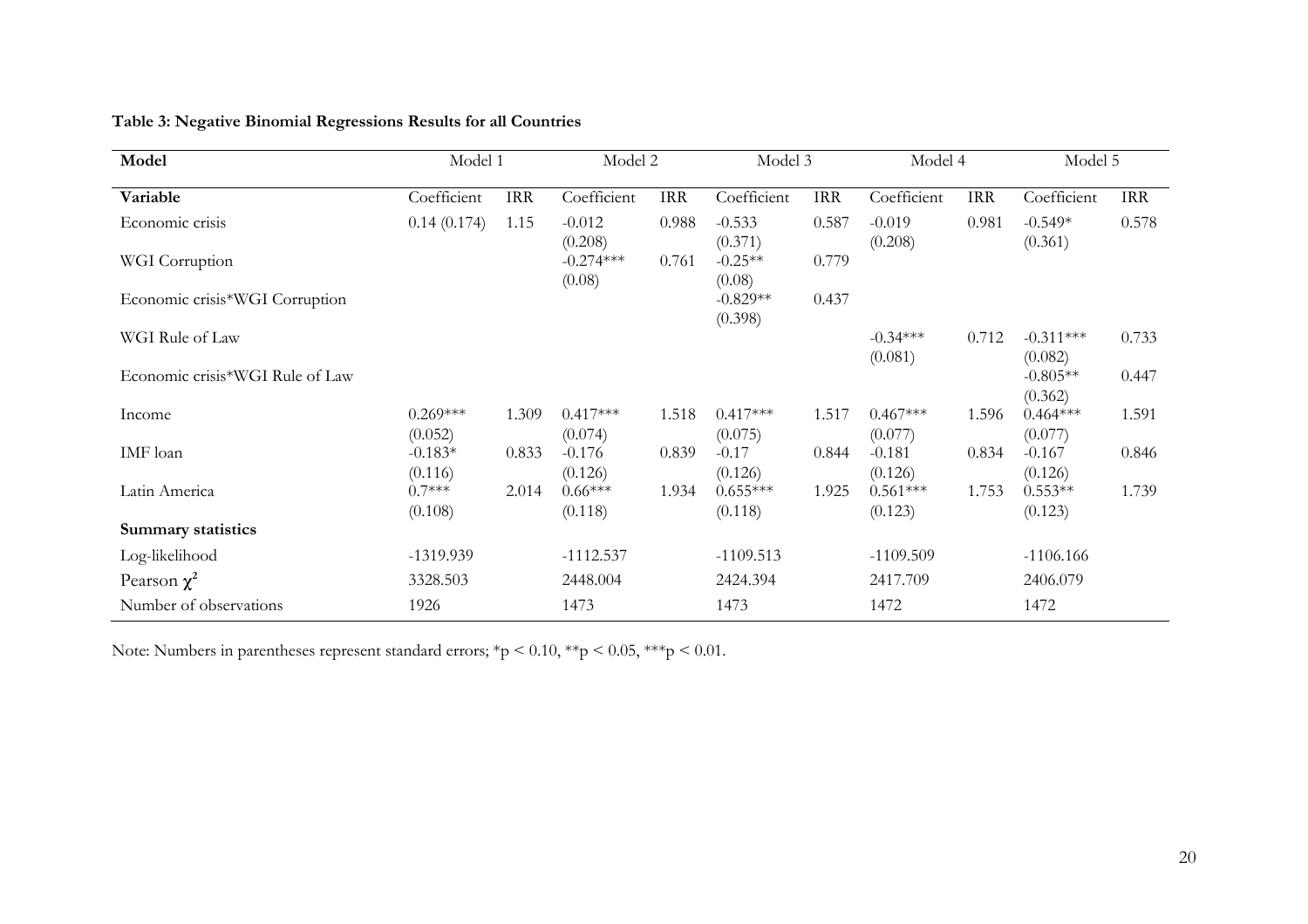| Model                                  | Model 6<br>Model 7     |            |                        |            | Model 8                |            | Model 9                |            |  |
|----------------------------------------|------------------------|------------|------------------------|------------|------------------------|------------|------------------------|------------|--|
| Variable                               | Coefficient            | <b>IRR</b> | Coefficient            | <b>IRR</b> | Coefficient            | <b>IRR</b> | Coefficient            | <b>IRR</b> |  |
| Economic crisis                        | $-0.052$<br>(0.21)     | 0.95       | $-0.391$<br>(0.29)     | 0.676      | 0.210<br>(0.179)       | 1.234      | 0.238<br>(0.558)       | 1.269      |  |
| <b>WGI Regulatory Quality</b>          | $-0.343***$<br>(0.077) | 0.709      | $-0.315***$<br>(0.078) | 0.73       |                        |            |                        |            |  |
| Economic crisis*WGI Regulatory Quality |                        |            | $-0.733**$<br>(0.334)  | 0.48       |                        |            |                        |            |  |
| <b>ICRG Law &amp; Order</b>            |                        |            |                        |            | $-0.274***$<br>(0.055) | 0.76       | $-0.273***$<br>(0.056) | 0.761      |  |
| Economic crisis*ICRG Law & Order       |                        |            |                        |            |                        |            | $-0.008$<br>(0.152)    | 0.992      |  |
| Income                                 | $0.478***$<br>(0.077)  | 1.612      | $0.475***$<br>(0.077)  | 1.608      | $0.503***$<br>(0.071)  | 1.653      | $0.503***$<br>(0.071)  | 1.653      |  |
| IMF loan                               | $-0.134$<br>(0.126)    | 0.874      | $-0.118$<br>(0.126)    | 0.889      | $-0.141$<br>(0.128)    | 0.868      | $-0.141$<br>(0.129)    | 0.869      |  |
| Latin America                          | $0.621***$<br>(0.119)  | 1.86       | $0.608***$<br>(0.119)  | 1.836      | $0.401***$<br>(0.128)  | 1.493      | $0.401***$<br>(0.128)  | 1.493      |  |
| Summary statistics                     |                        |            |                        |            |                        |            |                        |            |  |
| Log-likelihood                         | $-1108.48$             |            | $-1105.572$            |            | $-1135.101$            |            | $-1135.1$              |            |  |
| Pearson $\chi^2$                       | 2345.49                |            | 2333.231               |            | 2502.092               |            | 2502.611               |            |  |
| Number of observations                 | 1472                   |            | 1472                   |            | 1570                   |            | 1570                   |            |  |

# **Table 3: Negative Binomial Regressions Results for all Countries**

Note: Numbers in parentheses represent standard errors;  ${}^*\text{p}$  < 0.10,  ${}^{**}\text{p}$  < 0.05,  ${}^{***}\text{p}$  < 0.01.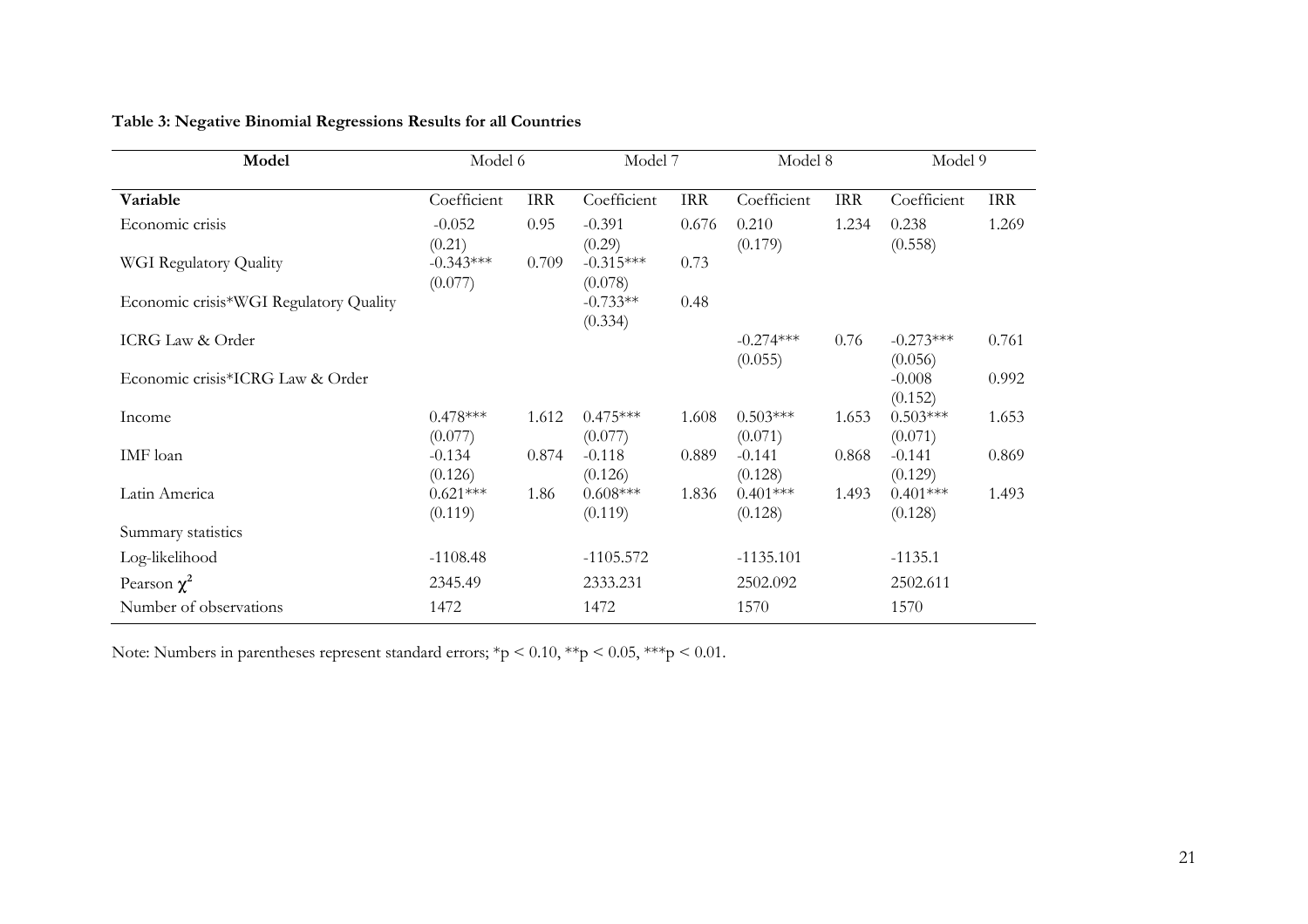| Model                           | Model 1               |            | Model 2<br>Model 3     |            | Model 4                |            | Model 5               |            |                        |            |
|---------------------------------|-----------------------|------------|------------------------|------------|------------------------|------------|-----------------------|------------|------------------------|------------|
| Variable                        | Coefficient           | <b>IRR</b> | Coefficient            | <b>IRR</b> | Coefficient            | <b>IRR</b> | Coefficient           | <b>IRR</b> | Coefficient            | <b>IRR</b> |
| Economic crisis                 | $-0.254$<br>(0.256)   | 0.776      | $-0.225$<br>(0.264)    | 0.799      | $-0.572$<br>(0.418)    | 0.564      | $-0.223$<br>(0.264)   | 0.801      | $-0.599*$<br>(0.408)   | 0.55       |
| WGI Corruption                  |                       |            | $-0.421***$<br>(0.091) | 0.656      | $-0.404***$<br>(0.091) | 0.668      |                       |            |                        |            |
| Economic crisis*WGI Corruption  |                       |            |                        |            | $-0.584$<br>(0.45)     | 0.558      |                       |            |                        |            |
| WGI Rule of Law                 |                       |            |                        |            |                        |            | $-0.426***$<br>(0.09) | 0.653      | $-0.403***$<br>(0.091) | 0.668      |
| Economic crisis*WGI Rule of Law |                       |            |                        |            |                        |            |                       |            | $-0.595*$<br>(0.398)   | 0.551      |
| Income                          | $0.206***$<br>(0.058) | 1.229      | $0.459***$<br>(0.081)  | 1.582      | $0.468***$<br>(0.081)  | 1.58       | $0.477***$<br>(0.084) | 1.612      | $0.474***$<br>(0.084)  | 1.606      |
| IMF loan                        | $-0.28**$<br>(0.132)  | 0.756      | $-0.242*$<br>(0.141)   | 0.785      | $-0.237*$<br>(0.141)   | 0.789      | $-0.251*$<br>(0.141)  | 0.778      | $-0.241*$<br>(0.142)   | 0.786      |
| Latin America                   | $0.582***$<br>(0.123) | 1.79       | $0.509***$<br>(0.133)  | 1.664      | $0.502***$<br>(0.133)  | 1.651      | $0.405***$<br>(0.137) | 1.5        | $0.396***$<br>(0.138)  | 1.486      |
| <b>Summary statistics</b>       |                       |            |                        |            |                        |            |                       |            |                        |            |
| Log-likelihood                  | $-1083.658$           |            | $-928.496$             |            | $-927.441$             |            | $-928.22$             |            | $-926.845$             |            |
| Pearson $\chi^2$                | 3425.333              |            | 2465.235               |            | 2444.505               |            | 2465.935              |            | 2457.135               |            |
| Number of observations          | 1926                  |            | 1473                   |            | 1473                   |            | 1472                  |            | 1472                   |            |

## **Table 4: Negative Binomial Regressions Results for all Countries Excluding the Cases with US Investors**

Note: Numbers in parentheses represent standard errors; \*p < 0.10, \*\*p < 0.05, \*\*\*p < 0.01.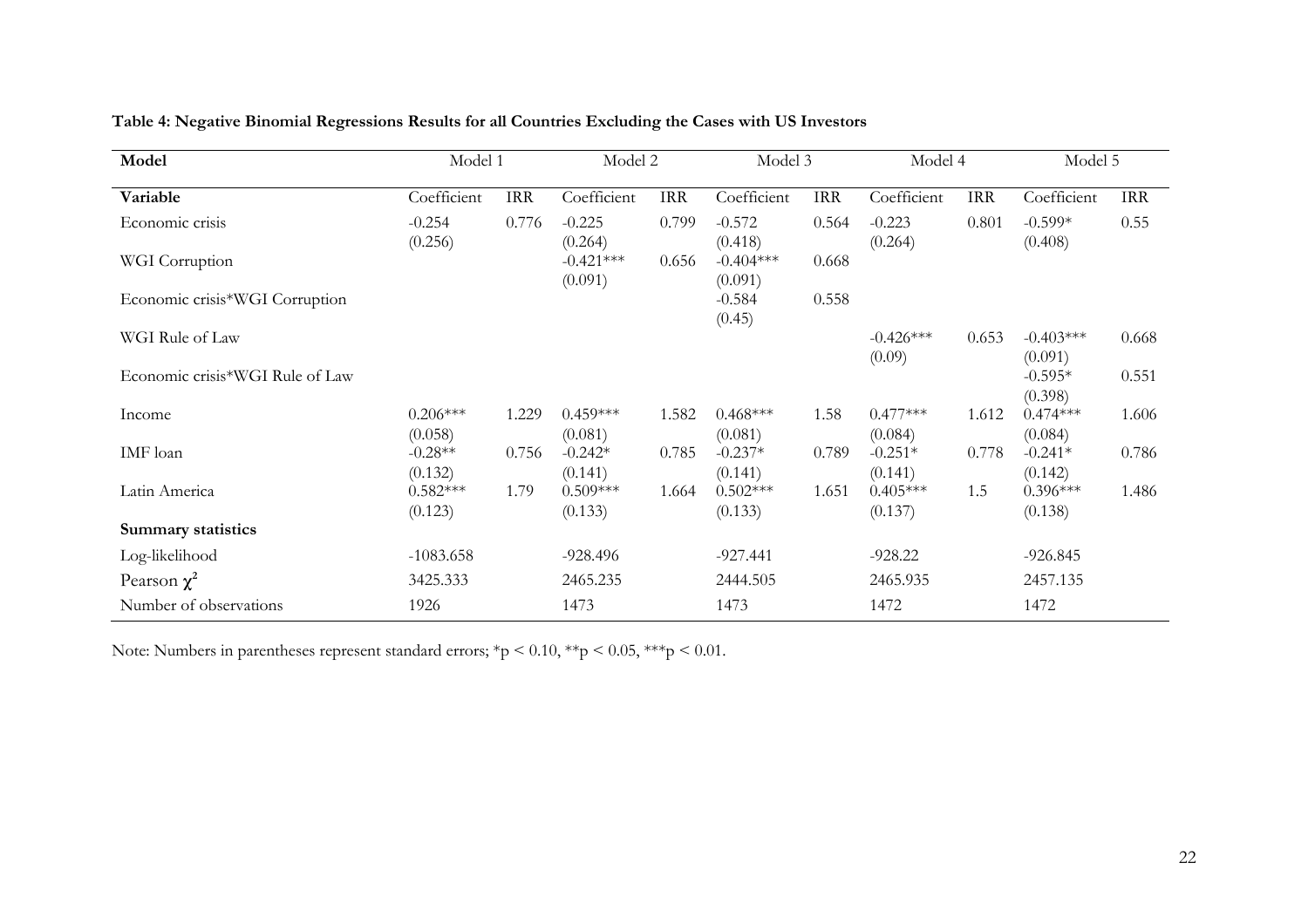| Model                                  | Model 6<br>Model 7     |            |                        |            | Model 8                |            | Model 9                |            |
|----------------------------------------|------------------------|------------|------------------------|------------|------------------------|------------|------------------------|------------|
| Variable                               | Coefficient            | <b>IRR</b> | Coefficient            | <b>IRR</b> | Coefficient            | <b>IRR</b> | Coefficient            | <b>IRR</b> |
| Economic crisis                        | $-0.269$<br>(0.267)    | 0.764      | $-0.515$<br>(0.349)    | 0.598      | $-0.212$<br>(0.253)    | 0.809      | 0.431<br>(0.673)       | 1.539      |
| WGI Regulatory Quality                 | $-0.433***$<br>(0.084) | 0.648      | $-0.413***$<br>(0.085) | 0.662      |                        |            |                        |            |
| Economic crisis*WGI Regulatory Quality |                        |            | $-0.526$<br>(0.364)    | 0.591      |                        |            |                        |            |
| <b>ICRG Law &amp; Order</b>            |                        |            |                        |            | $-0.304***$<br>(0.063) | 0.738      | $-0.293***$<br>(0.064) | 0.746      |
| Economic crisis*ICRG Law & Order       |                        |            |                        |            |                        |            | $-0.205$<br>(0.206)    | 0.814      |
| Income                                 | $0.497***$<br>(0.084)  | 1.643      | $0.493***$<br>(0.084)  | 1.638      | $0.445***$<br>(0.079)  | 1.561      | $0.442***$<br>(0.079)  | 1.333      |
| IMF loan                               | $-0.188$<br>(0.142)    | 0.829      | $-0.177$<br>(0.142)    | 0.838      | $-0.221*$<br>(0.147)   | 0.802      | $-0.213$<br>(0.147)    | 0.808      |
| Latin America                          | $0.485***$<br>(0.133)  | 1.625      | $0.475***$<br>(0.134)  | 1.608      | $0.267*$<br>(0.147)    | 1.28       | $0.244*$<br>(0.147)    | 1.276      |
| Summary statistics                     |                        |            |                        |            |                        |            |                        |            |
| Log-likelihood                         | $-926.37$              |            | $-925.195$             |            | $-933.178$             |            | $-932.664$             |            |
| Pearson $\chi^2$                       | 2345.418               |            | 2339.269               |            | 2690.235               |            | 2722.206               |            |
| Number of observations                 | 1472                   |            | 1472                   |            | 1570                   |            | 1570                   |            |

# **Table 4: Negative Binomial Regressions Results for all Countries Excluding the Cases with US Investors**

Note: Numbers in parentheses represent standard errors;  ${}^*\text{p}$  < 0.10,  ${}^{**}\text{p}$  < 0.05,  ${}^{***}\text{p}$  < 0.01.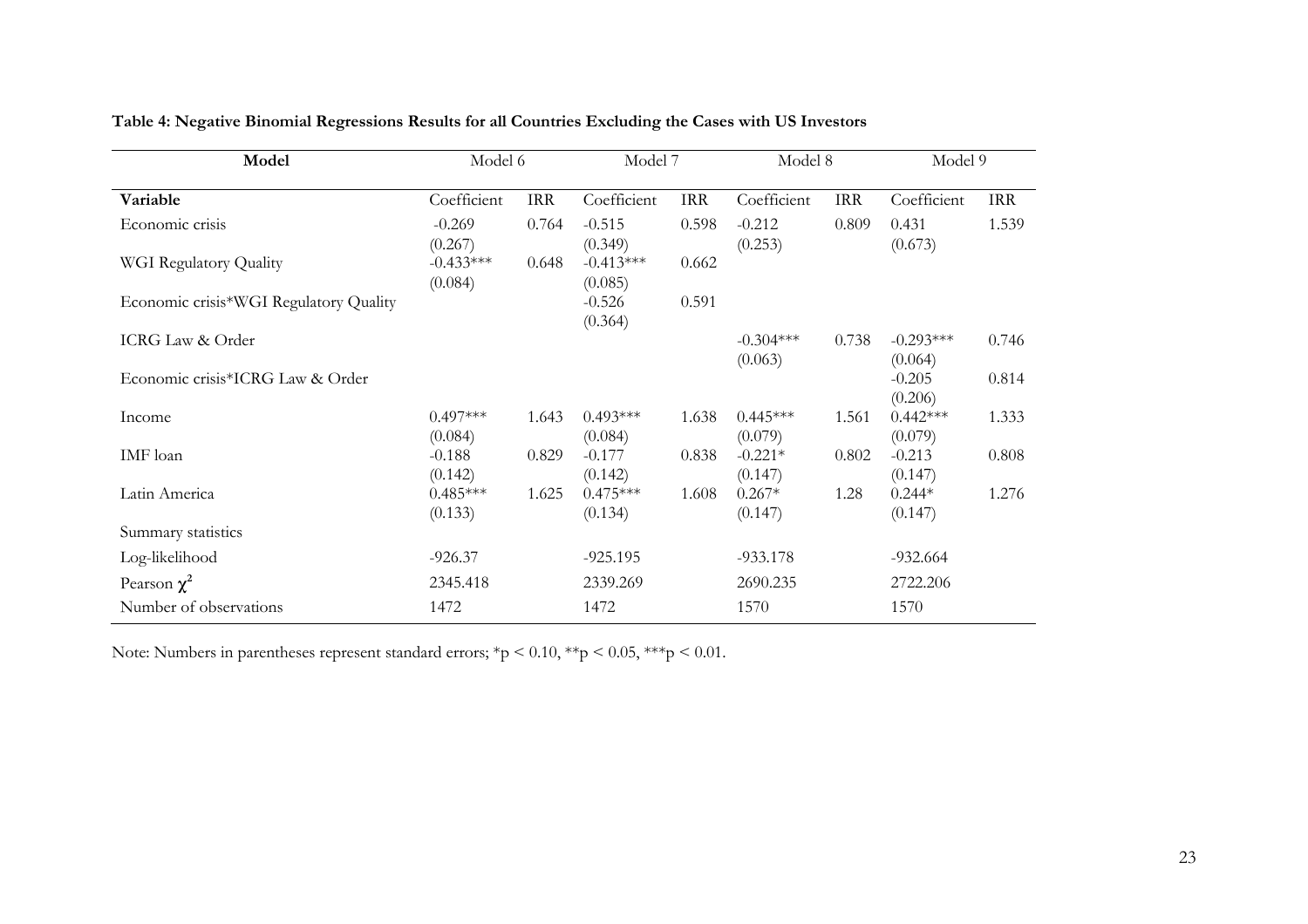| Model                           | Model 1               |            | Model 2                |            | Model 3               |            | Model 4               |            | Model 5               |            |
|---------------------------------|-----------------------|------------|------------------------|------------|-----------------------|------------|-----------------------|------------|-----------------------|------------|
| Variable                        | Coefficient           | <b>IRR</b> | Coefficient            | <b>IRR</b> | Coefficient           | <b>IRR</b> | Coefficient           | <b>IRR</b> | Coefficient           | <b>IRR</b> |
| Economic crisis                 | $-0.115$<br>(0.225)   | 0.891      | $-0.294$<br>(0.273)    | 0.799      | $-0.821*$<br>(0.465)  | 0.44       | $-0.291$<br>(0.273)   | 0.748      | $-0.757*$<br>(0.426)  | 0.469      |
| WGI Corruption                  |                       |            | $-0.214***$<br>(0.087) | 0.656      | $-0.194**$<br>(0.087) | 0.824      |                       |            |                       |            |
| Economic crisis*WGI Corruption  |                       |            |                        |            | $-0.876*$<br>(0.484)  | 0.416      |                       |            |                       |            |
| WGI Rule of Law                 |                       |            |                        |            |                       |            | $-0.224***$<br>(0.09) | 0.799      | $-0.199**$<br>(0.091) | 0.82       |
| Economic crisis*WGI Rule of Law |                       |            |                        |            |                       |            |                       |            | $-0.789*$<br>(0.421)  | 0.454      |
| Income                          | $0.413***$<br>(0.059) | 1.511      | $0.527***$<br>(0.084)  | 1.582      | $0.527***$<br>(0.085) | 1.694      | $0.538***$<br>(0.087) | 1.712      | $0.535***$<br>(0.088) | 1.707      |
| IMF loan                        | $-0.109$<br>(0.134)   | 0.897      | $-0.091$<br>(0.141)    | 0.785      | $-0.085$<br>(0.144)   | 0.918      | $-0.095$<br>(0.144)   | 0.909      | $-0.085$<br>(0.144)   | 0.92       |
| Latin America                   | $0.563***$<br>(0.124) | 1.756      | $0.549***$<br>(0.134)  | 1.664      | $0.544***$<br>(0.134) | 1.722      | $0.498***$<br>(0.138) | 1.645      | $0.492***$<br>(0.139) | 1.635      |
| <b>Summary statistics</b>       |                       |            |                        |            |                       |            |                       |            |                       |            |
| Log-likelihood                  | $-1072.266$           |            | $-911.394$             |            | $-909.116$            |            | $-911.235$            |            | $-908.927$            |            |
| Pearson $\chi^2$                | 3407.501              |            | 2391.339               |            | 2379.696              |            | 2396.854              |            | 2390.61               |            |
| Number of observations          | 1926                  |            | 1473                   |            | 1473                  |            | 1472                  |            | 1472                  |            |

## **Table 5: Negative Binomial Regressions Results for all Countries Excluding the Cases with Primary Sector**

Note: Numbers in parentheses represent standard errors; \*p < 0.10, \*\*p < 0.05, \*\*\*p < 0.01.